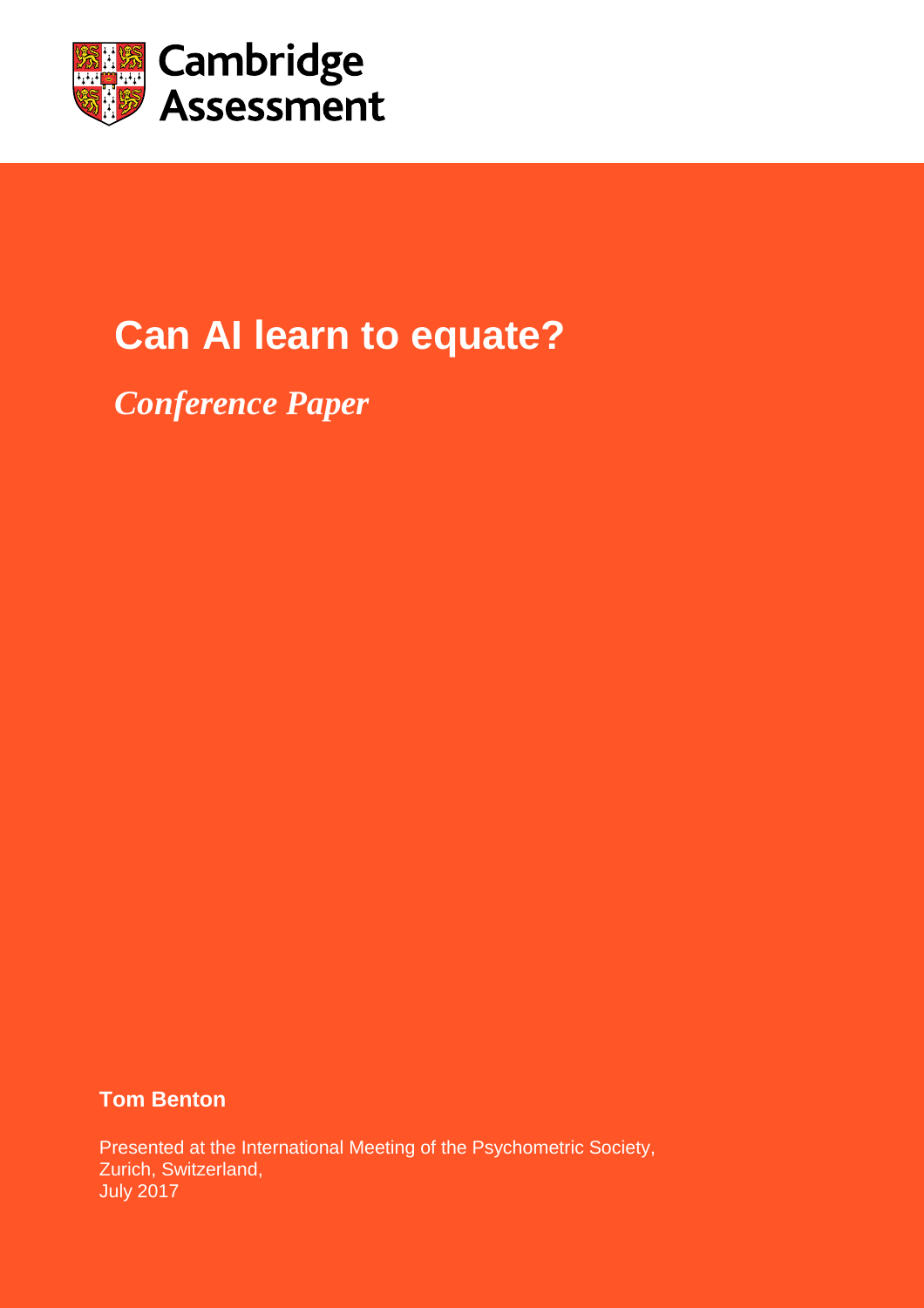## **Author contact details:**

Tom Benton Assessment Research and Development, Research Division Cambridge Assessment 1 Regent Street Cambridge CB2 1GG UK

[benton.t@cambridgeassessment.org.uk](mailto:benton.t@cambridgeassessment.org.uk) 

#### [http://www.cambridgeassessment.org.uk](http://www.cambridgeassessment.org.uk/)

As a department of Cambridge University, Cambridge Assessment is respected and trusted worldwide, managing three world-class examination boards, and maintaining the highest standards in educational assessment and learning. We are a not-for-profit organisation.

## **How to cite this publication:**

Benton, T. (2017, July). *Can AI learn to equate?* Paper presented at the International Meeting of the Psychometric Society, Zurich, Switzerland.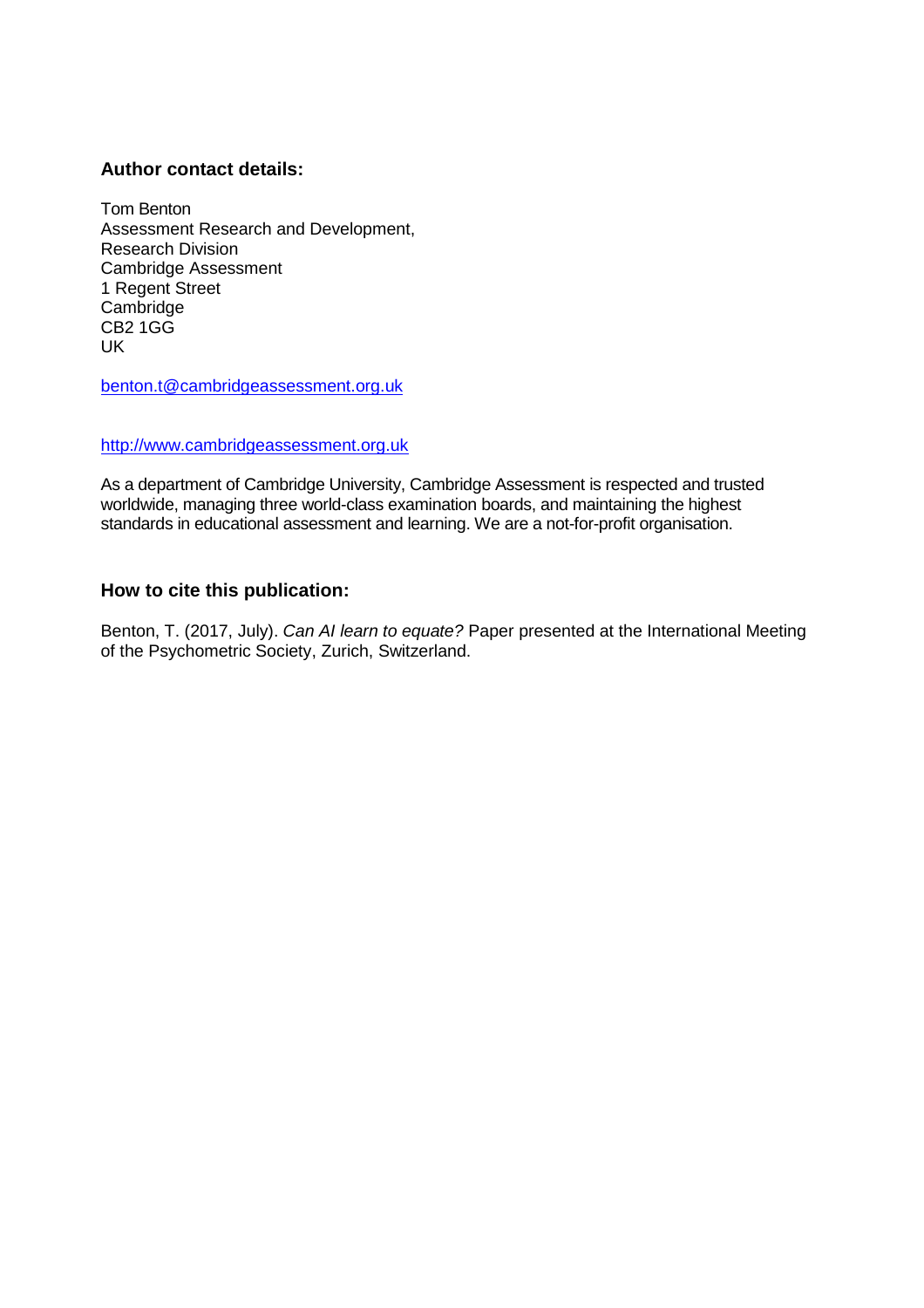# **Abstract**

*Equating involves discovering a transformation of the score scale on one test form such that the transformed scores can be interpreted interchangeably with those on another test form. This research attempts to generate new approaches to classical (non-IRT) equating in the non-equivalent anchor test (NEAT) design using techniques from the AI and machine learning community. Software enabling complex machine learning has become widely available in recent years and has been successfully employed to tackle a variety of difficult computational problems. For example, AI can learn to play the game of Go by playing against itself millions of times and learning which moves are likely to lead to victory in different situations. This research examined whether we can train AI to equate in a similar way. Using data from many simulated scenarios, where the true equating function is known, we trained a machine learning algorithm to reproduce the true equating functions as accurately as possible from information about the scenario that would be available in practice. Once trained, the resulting algorithm was then applied to perform equating against real (as opposed to purely simulated) data and displayed a superior performance to existing classical equating techniques.* 

## **Introduction**

Equating involves searching for a transformation of the score scale on one test form such that the transformed scores can be interpreted interchangeably with those on another test form. This strict definition of complete inter-changeability is difficult to achieve in practice. For example, it requires that the two test forms have exactly equal levels of reliability. In practice, we often limit ourselves to searching for score points on the two test forms that might be described as being equally difficult in some sense.

Where two different test forms (Form X and Form Y) have been taken by equivalent populations, the task of identifying equivalent scores on the two forms is fairly straightforward. A common approach is known as *equipercentile equating*. For each score on Form X we calculate the proportion of examinees achieving at or below this score. Then, for Form Y we find the score where the same proportion of examinees achieve at or below it. At the end of this process we have a set of equivalent scores on the two forms. We call this mapping from scores on one form to scores on the other the equipercentile equating function.

There are a few minor complications to the above description. Specifically:

- It is unlikely that there will be any score on Form Y with an *exact* match for the proportion examinees scoring at or below each given score on Form X. For this reason we use a *continuization* step to convert the discrete score distribution<sup>1</sup> to a continuous one where an exact match can be found.
- We may not be confident that the proportion of examinees achieving a given score or below would be exactly replicated in another sample. This is particularly true if only a small sample of examinees have taken each form. To produce more stable estimates of these proportions we may apply *smoothing* to the score distributions. One popular form of smoothing is to represent both distributions purely in terms of their means and standard deviations. As such, a score a certain number of standard deviations above the mean on one form is considered equivalent to a score the same number of

 $\overline{\phantom{a}}$  $1$  Usually examinees' scores are described in terms of whole numbers.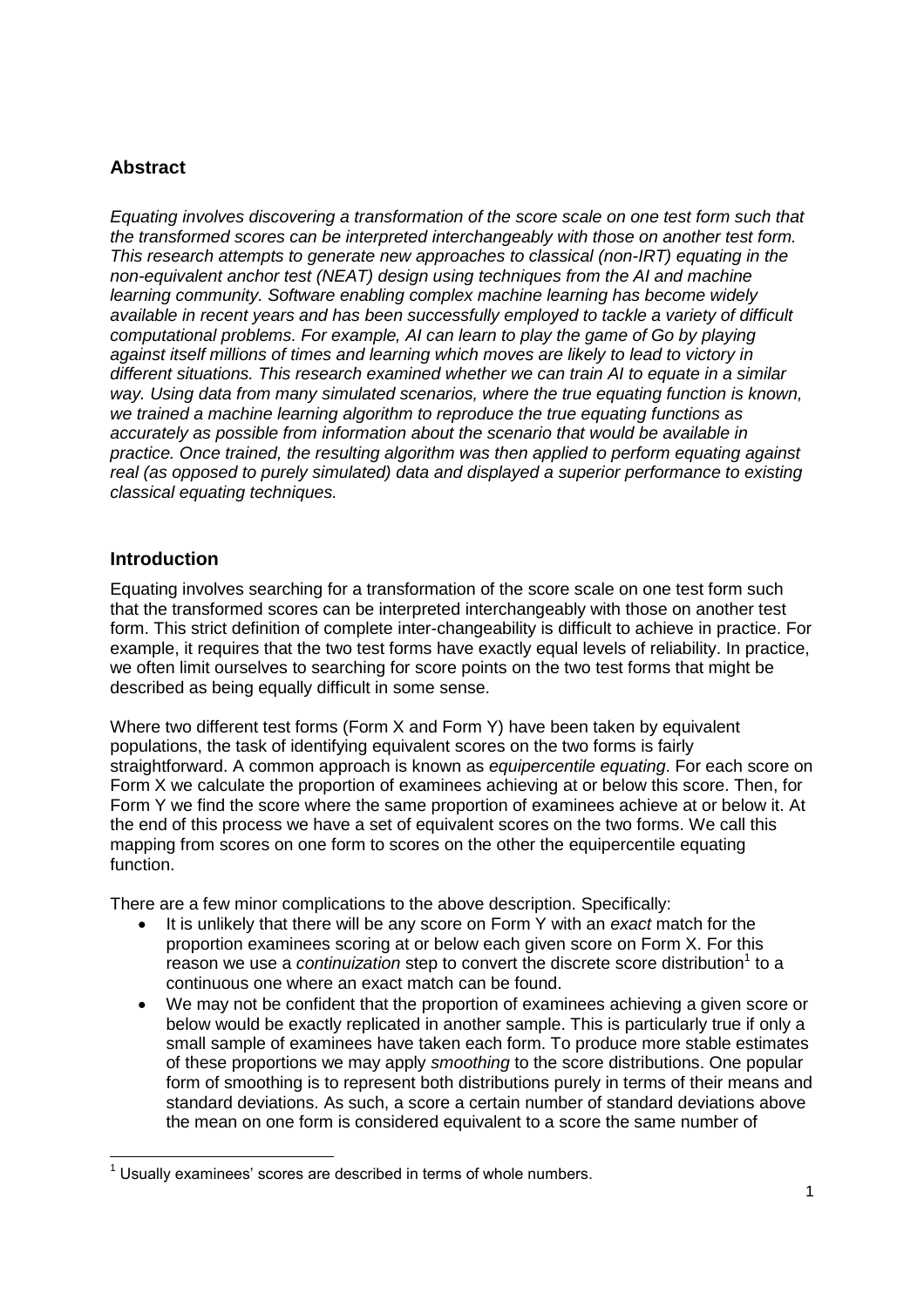standard deviations above the mean on the other form. This form of equating is known as *linear equating*.

 Even with a large sample, the equating function itself is dependent upon the population of examinees who take the two forms. As such, it is important to define a target population where the equating function will be used.

Several traditional techniques for addressing the above steps are described within Kolen and Brennan (2004). As an alternative to some of these traditional techniques, the necessary stages of smoothing, continuization and equating have been brought into a single framework by *kernel equating* (von Davier, Holland and Thayer, 2003).

A more challenging scenario emerges when the two test forms being equated have been taken by different groups. Typically in this situation the two samples of examinees taking the different forms (from populations P and Q) also take an anchor test to allow some form of calibration between the two test forms. This equating design is known as the non-equivalent anchor test (NEAT) design.

Both Kolen and Brennan (2004) and von Davier et al (2003) describe several methods for equating within the NEAT design. For the purposes of this paper I will ignore methods based on item response theory (IRT) and investigate methods that will work if the only data we have available for the task is as follows:

- From population P, total scores for a sample of  $n_x$  examinees on form X and the anchor (form A) respectively.
- From population Q, total scores for a sample of  $n<sub>Y</sub>$  examinees on form Y and the anchor (form A) respectively.

In both cases we will assume that we have an external (as opposed to internal) anchor test that does not contribute to scores on form X or form Y.

The most common techniques to perform equating within the NEAT design can be broadly grouped into two categories: post-stratification equating (PSE) and chained equating (CE). Post-stratification equating (PSE), also known as the frequency estimation (FE) method, essentially works by weighting the samples of examinees taking the two test forms so that their score distributions on the anchor test are equivalent<sup>2</sup>. Now, having made the two sets of examinees equivalent in some sense, we can use standard equipercentile or linear equating techniques. As an alternative, chained equating breaks the process of equating into two steps. First form X is equated to the anchor test and then the anchor test is equated to form Y. Successively applying these two transformations together yields an equating function from form X to form Y.

However, both of the above techniques tend to yield biased results when there is a large difference in the abilities of populations P and Q. Specifically, due to measurement error in the anchor test, both techniques are likely to under-compensate for the difference in ability between the two sets of examinees (Wang & Brennan, 2009, von Davier & Chen, 2013). This will lead to the equating function being biased with the extent of this bias increasing as the reliability of the anchor test decreases. This issue is particularly acute for PSE, however, it is still present for CE. The improvement in performance for CE in this respect comes at the expense of the technique lacking any sensitivity to the population in which equating is going to be applied.

 $\frac{2}{\pi}$ That is, equivalent to the expected score distribution in the target population where equating will be applied. Typically this is chosen either to match the distribution amongst the form X examinees (population P), the form Y examinees (population Q) or some weighted combination of the two.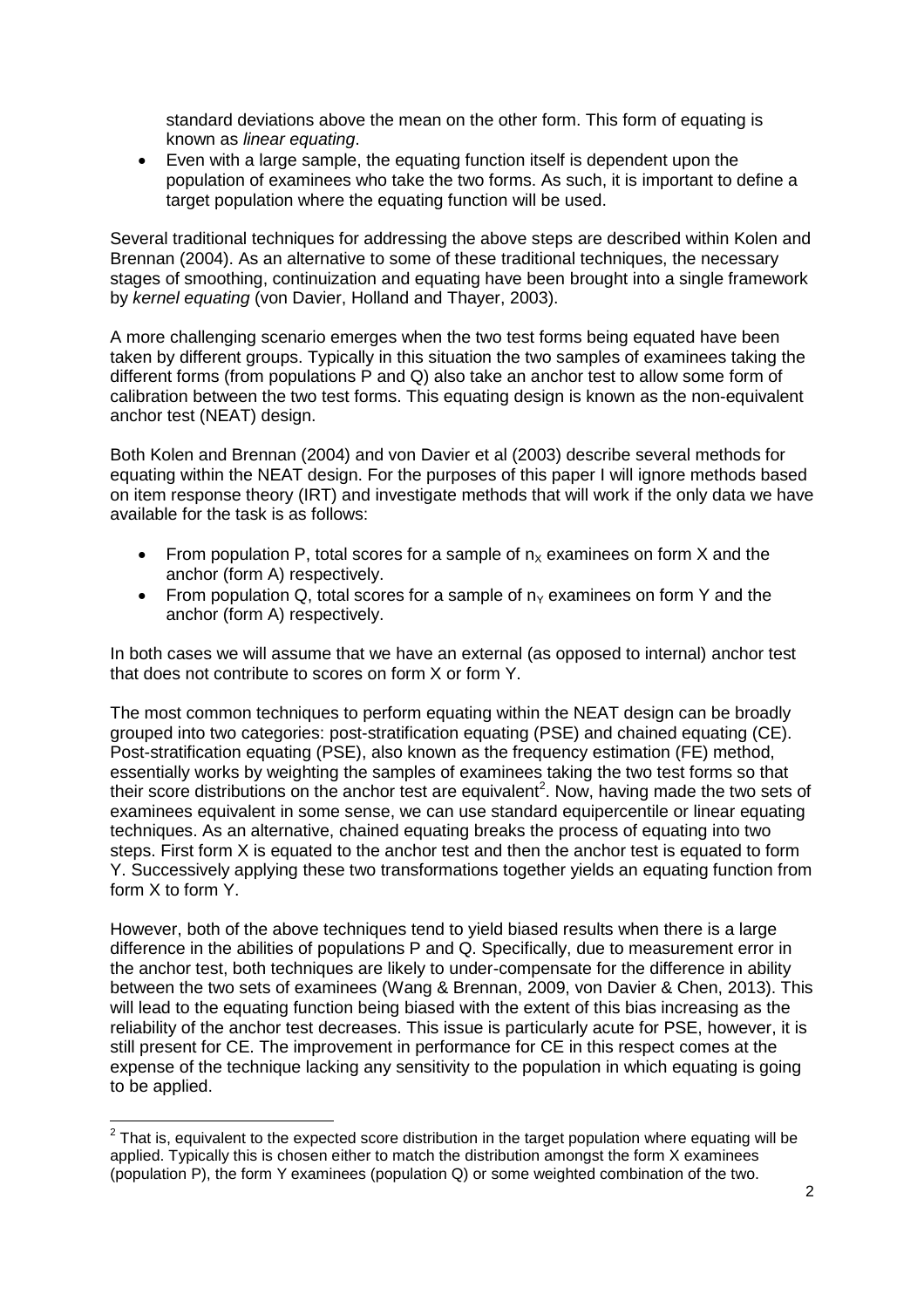The above issue with the major classical equating techniques has been known for a long time. However, very few solutions have been suggested. One of the oldest methods was that suggested by Levine (1955) and presented in a more general form by Kolen and Brennan (2004). This method relies on the congeneric model from classical test theory. In essence this assumes that that the items in the anchor are like those in the tests being equated in terms of style and content so that the relative reliabilities of the test forms and the anchor can be determined from their relative variances. This is similar to the usual assumption within classical test theory regarding the relationship between test reliability and test length. This assumption is then combined with the observed correlation between the anchor test and the test forms to yield an actual estimate of the reliability of each form which can be used to work out an adjustment to the usual linear equating approach that should reduce bias.

However, as can be seen from the above description, the Levine method makes a number of assumptions. Firstly, it is a form of linear equating so that it assumes that the differences in the distributions of forms X and Y can be captured entirely by their means and standard deviations. Secondly, it is reliant upon classical test theory and the congeneric model in particular. This implies a very close link between the relative lengths of the various test forms and the anchor, and their reliabilities. This assumption need not necessarily hold in practice. In particular, if the anchor test contains only a small number of items<sup>3</sup> it is not necessarily the case that the items within it will reflect the items that comprise the two test forms.

An extension of the Levine method beyond linear equating was provided by von Davier and Chen (2013). This method combines the results from standard PSE equating with those from Levine equating in an effort to produce a (potentially) non-linear and unbiased equating function. However, although this method addresses the assumption of non-linearity it still relies upon the congeneric model. As such, it may provide inaccurate results where this model does not apply.

Other methods to address equating bias in the NEAT design, such as that proposed by Wang and Brennan (2009), rely on us having an independent estimate of the reliability of the anchor test such as might be derived from analysis of item level data. However, the present paper is concerned with methods that are applicable even when such data is not available. As such, these methods are not considered $4$ .

So far, we have seen that very few general methods are available to address equating bias in the NEAT design. Even those that have been proposed rely on strong assumptions that may not hold in practice. One possible reason for this lack of progress is that previous research has relied on our ability to capture the complexities of the situation within a few tidy equations. However, given the number of factors that may impinge upon the success of different techniques (sample size, the shape of distributions, reliability of all three forms, consistency of standard errors of measurement across the score range,…) it is perfectly plausible that no such simple equations exist. For this reason, we may find that we can make more progress by dispensing with the need to have a clear and explicable set of equations to explain any new technique, and instead use brute force computational power to produce an algorithm that will provide accurate results across a range of scenarios.

The essential idea of this paper is to train a neural network to equate. It is already commonplace for simulations of data to be used to *test* various equating procedures. Within

 3 Potentially it might consist of only one item – perhaps requiring an extended response.

<sup>&</sup>lt;sup>4</sup> Of course, any estimate of reliability is itself predicated on particular assumptions that may not apply in practice.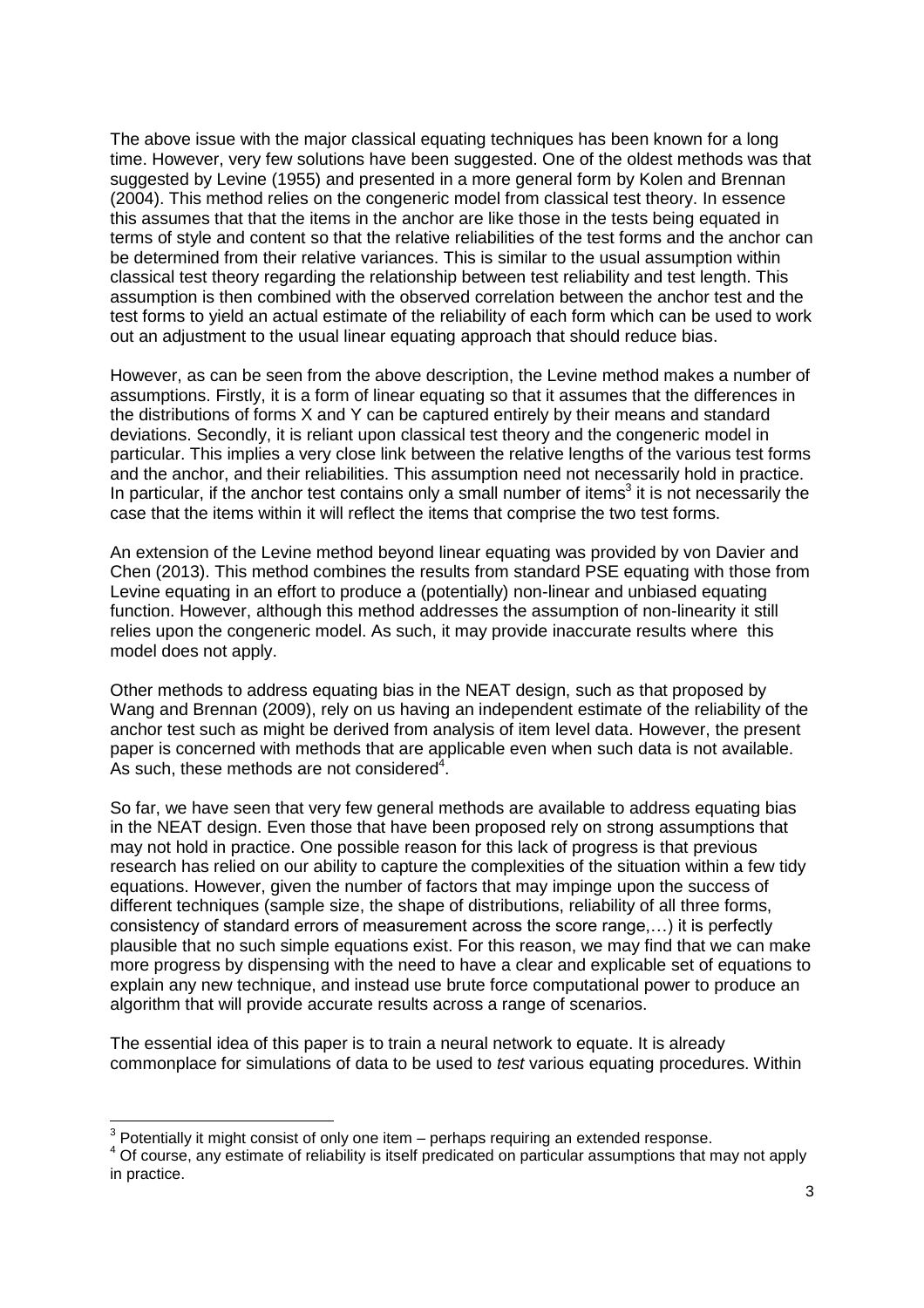this paper we will go further and use simulations to actually develop the equating algorithm in the first place.

Before beginning this research we already had good reason to believe that a machine learning approach would be able to find interesting solutions where analytical approaches have failed. In recent years neural networks and similar techniques (variously labelled under machine learning, artificial intelligence, deep learning,…) have successfully generated algorithms to win games of Go $^5$ , accurately separate pictures of cats from pictures of dogs $^6$ and interpret written language within images<sup>7</sup>. All of these examples represent scenarios where articulating the way in which a task should be done with a few simple equations is extremely difficult. However, despite the lack of simple written equations describing the algorithm, we know that, for example, an algorithm to differentiate between cats and dogs exists – after all, our own brains perform this task easily. Thus, just because it may be difficult to articulate an algorithm in simple equations doesn't mean it doesn't exist. Furthermore, we know that artificial intelligence can often find such algorithms where humans working alone have failed. With this in mind, we wish to discover what artificial intelligence can achieve with the task of equating.

The remainder of this paper describes one approach to developing equating algorithms using neural networks and describes its performance. The final trained model is shared within the R package *KernEqWPS* which is available at

[https://github.com/CambridgeAssessmentResearch/KernEqWPS.](https://github.com/CambridgeAssessmentResearch/KernEqWPS)

# **Training AI to equate**

The basic idea is to simulate numerous scenarios representing practical equating tasks that could be faced in practice. For each scenario the neural network will be provided with the same information that an analyst would use to perform equating. Alongside this information, we provide details of what the true equating function (that we would *not* usually know) should be. During training the neural network has to find an algorithm that will correctly identify the true equating function based upon the available data.

If we ignore the possible availability of data on individual items within each test, all of the information required to complete equating in the NEAT design is contained within two crosstabulations: One capturing the relationship between form X and the anchor, and one capturing the same information for form Y and the anchor for the samples within which data is available. Specifically, we just need one table telling us how many people got each possible combination of scores on form X and the anchor, and another saying how many people got each possible combination of score on form Y and the anchor. For the purposes of these initial simulations the maximum score on both form X and form Y is fixed at 50 and the maximum score on the anchor is fixed at 10. Thus, a total of (51\*11=) 561 values are required to capture the relationship between each form and the anchor. These values were actually stored as percentages within each sample as early testing suggested that this helped to improve the accuracy of the neural networks in the early stages of training. In order to retain full information, the sample sizes of the data available on the two forms is also stored and provided to the neural network. Finally the distribution of scores on the anchor test in the intended target population is supplied. Again this is done in the form of the percentage of examinees achieving each score on the anchor (11 pieces of information) and

<sup>&</sup>lt;sub>5</sub><br>http://www.bbc.co.uk/news/technology-40042581

<sup>6</sup> <https://www.kaggle.com/c/dogs-vs-cats>

<sup>7</sup> http://rrc.cvc.uab.es/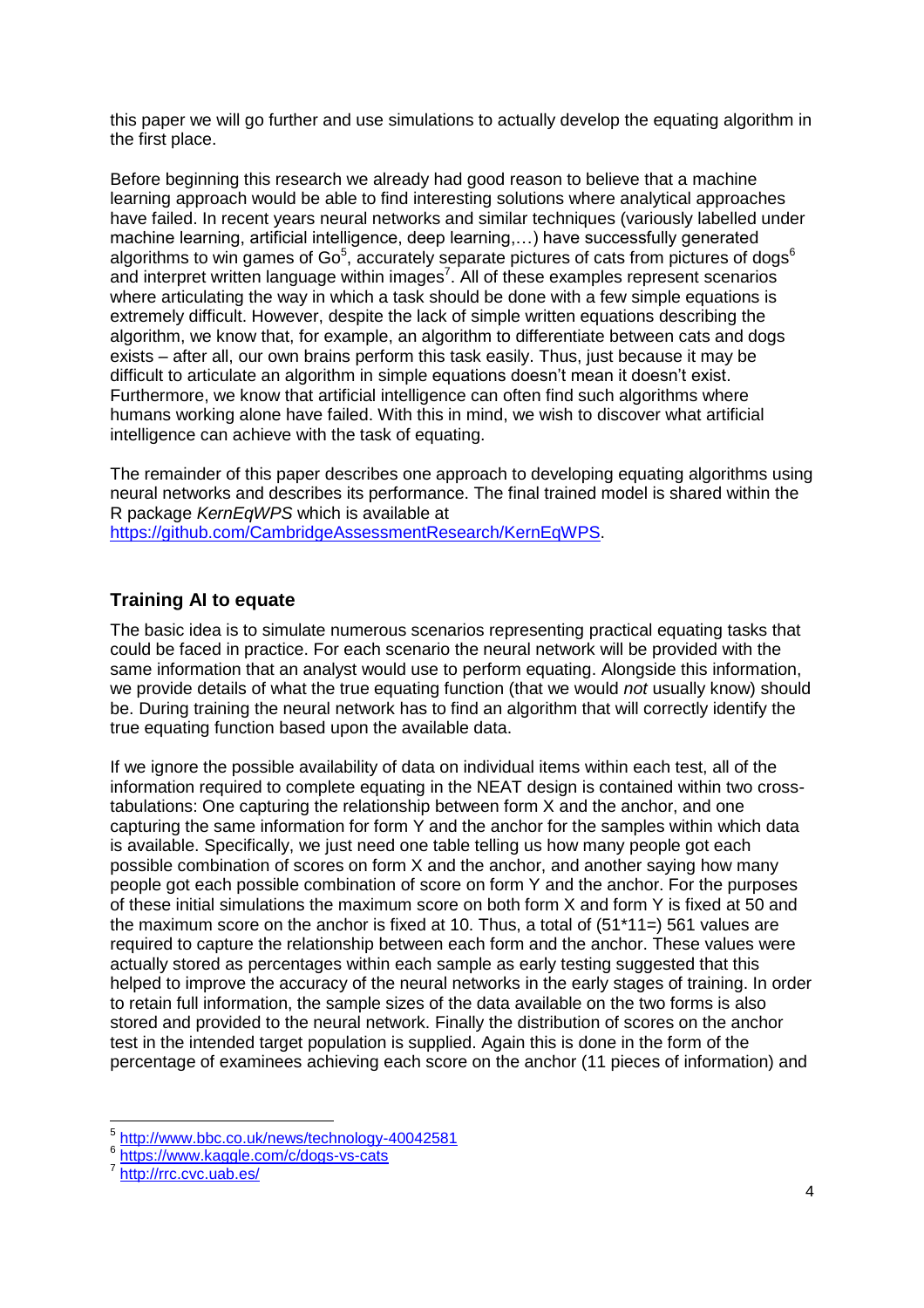the sample size from the target population. Thus a total of  $(561+561+2+11+1=)1136$ numbers are stored to specify each situation.

The next issue to face is how to store the true equating function. One option would be to store this as 51 values identifying the form Y score that equates to each form X score between 0 and 50 $^8$ . However, the problem with directly training an algorithm to reproduce such functions is that it is difficult to constrain any such algorithm to meet the usual symmetry requirement in equating. In other words, if trained in such a direct fashion there is no guarantee that the function used to equate form X to form Y would be symmetrical with the function used to equate form Y to form X in the same population. To overcome this we instead store the outcome function as a set of 99 percentile points for (continuized versions of) the form X and form Y score distributions within the target population. Thus, the neural network will have to try to predict both sets of percentiles and then the full equating function will be estimated by interpolation between these points. It is relatively simple to constrain the trained algorithm to ensure that whatever steps are applied to predict the percentiles of form X in the target population are the same as those used for form Y. Thus, symmetry is preserved. As a result, a multivariate outcome consisting of (99+99=)198 values is stored for each scenario. This means that a total of (198+1136=)1334 values need to be stored for each simulated scenario.

There are many ways in which scenarios could be simulated. For example, we could assume some form of basic IRT model underlying the three test forms, simulate the test scores and store the data. However, given that this research was done within a large testing organisation (Cambridge Assessment) it made sense to make some use of the wealth of information that we hold about realistic score distributions that have occurred in practice in the past. Specifically, the analysis first identified 184 score distributions from examinations taken by at least 3,000 examinees in June 2015. These score distributions were condensed to fit with the score range of 0-50 for simulating the form X and form Y distributions and 0-10 for the anchor test<sup>9</sup>. These "real" distributions formed the basis of simulation using the following procedure:

#### **Step 1: Start with multivariate normal simulations**

To begin with we simulate the abilities of samples of examinees in groups P and Q from normal distributions with a standard deviation of 1. The mean ability within group P is fixed at 0. Next for each scenario we are simulating we select: a sample size for group P of between 100 and 500, a sample size for group Q of between 100 and 500 and a mean ability for group Q between -0.5 and 0.5. All of the three selections are made from a uniform distribution. With this information in place we can simulate abilities (θ) within groups P and Q.

Next, we need to actually simulate achievement on the form X, Y and the anchor. Initially achievement is simulated using normal distributions (these might be viewed as standardised scores). Before simulation we select reliabilities for forms X, Y and Z denoted *αx,αy, and αa*. The reliabilities for forms X and Y are (independently) selected from a uniform distribution ranging from 0.7 and 0.9, whereas the reliability for the anchor is selected to be between 0.4 and 0.7. These figures were selected as they are consistent with typical values in real assessments with a maximum of 50 (see Figure 1.4 of Bramley and Dhawan, 2012). Then, for each form *j* (can be *x*, *y* or *a*) the standardised scores for each individual are simulated

 8 Discussion of how to extend the resulting algorithm to situations with different test lengths will be given later.

<sup>9</sup> For example, in the condensed distribution out of 50, the percentage of examinees achieving 1 mark was defined by interpolating between the percentage of examinees achieving either of the two marks closest to 2 per cent of the total in the reality.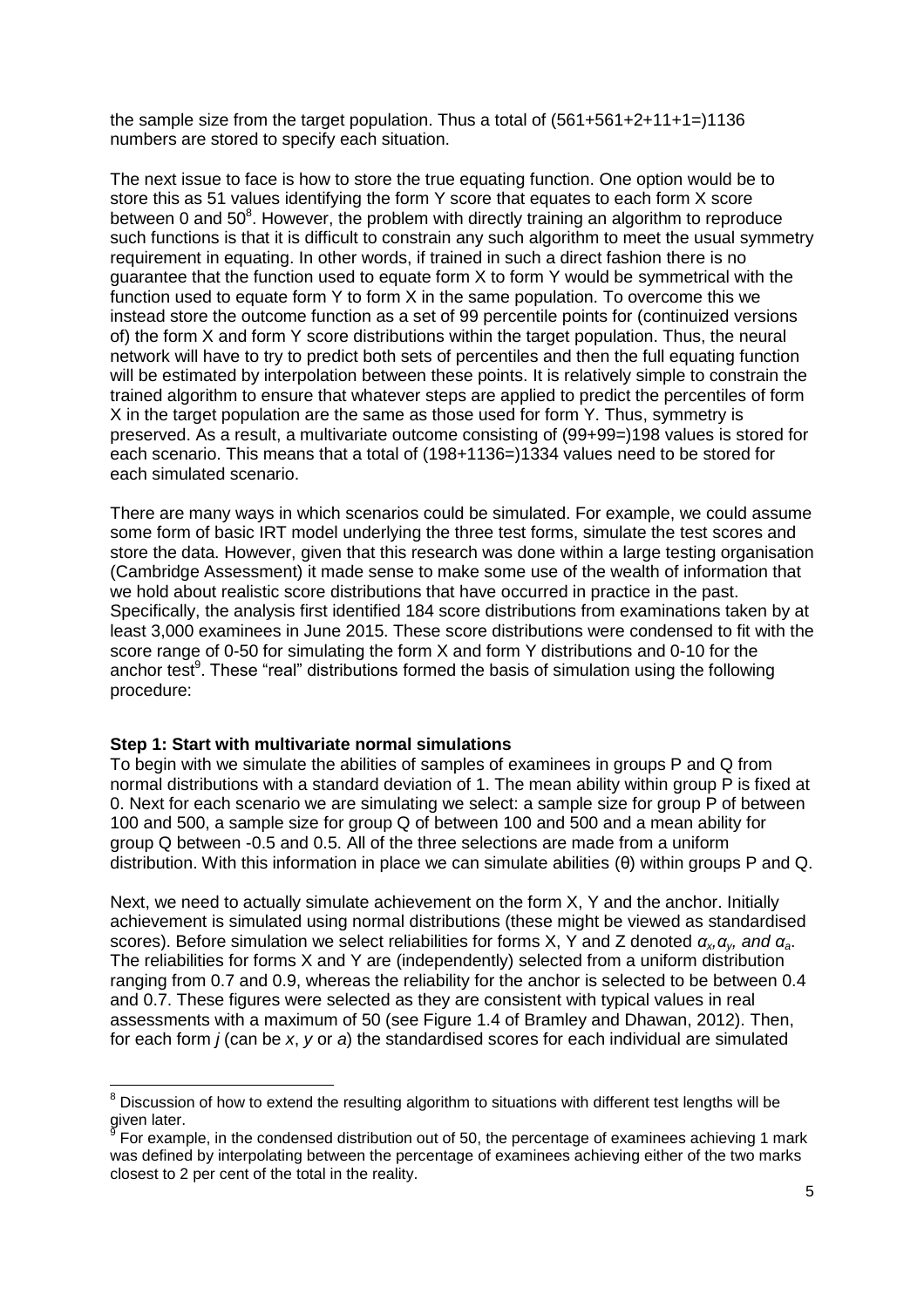from a normal distribution with mean  $\theta\sqrt{\alpha_j}$  and standard deviation  $\sqrt{1-\alpha_j}.$  This ensures the correct level of correlation between ability and (normalised) achievement on each test form given the reliabilities we have selected.

**Step 2: Select "real" score distributions and calculate the true equating functions**  So far our "score" distributions are all continuous variables from a normal distribution. This next step converts them to more realistic score distributions using the following process for each form:

- 1. Select a true distribution as an equal mixture of 2 randomly selected distributions from amongst the 184 real distributions identified earlier. A mixture is used to add diversity to the distributions used within simulations.
- 2. Represent the resulting score distributions in terms of 50 cut-points on the standard normal distribution (10 for the anchor test) that would convert a normally distributed variable to the given shape $^{10}$ .
- 3. Add further distortion to this distribution by applying a randomly chosen linear transformation with an intercept between -0.9 and 0.9 and a slope between 0.8 and  $1.1<sup>11</sup>$ . Again this step was added to ensure a diverse range of scenarios.
- 4. Apply these cut-points to the standardised scores for each form generated earlier to produce simulated test scores with the desired range.

Once real score distributions have been selected for forms X and Y it is also straightforward to calculate the true percentiles of these full distributions in each of populations P and Q. Before calculating percentiles<sup>12</sup> the distributions are continuized using the usual principles from kernel equating and a small bandwidth.

## **Step 3: Store the data**

Having simulated scores on forms X and Y we now need to store all of the data described above. This means creating a cross-tabulation of form X and Y scores against the anchor test for the respective simulated samples. For all of the analysis in this paper, the target population is defined as population Q. The distribution of anchor scores within the sample from this population (that is, those that took form Y) is recorded as part of the information that will be required to complete equating. In addition, the calculated true percentiles of each form within population Q are stored as the outcomes that we are trying to predict.

The above steps were run a total of 20,000 times. The resulting data set, with 20,000 rows and 1334 columns, was used to train a neural network to identify a suitable algorithm. In addition, a further 1,000 scenarios were simulated and used as a validation set to monitor the performance of the algorithm during training (but not used to help adjust model parameters). The use of a validation set is crucial within any machine learning task to avoid the danger of over fitting.

## **Training the model**

Neural networks linking the characteristics of each scenario to the true percentiles of form X and Y were fitted using the TensorFlow software library [\(https://www.tensorflow.org/\)](https://www.tensorflow.org/). TensorFlow was developed by the Google Brain team and can be used to address a wide

j  $10$  In other words, the cut-points find the quantiles on the standard normal distribution associated with the cumulative percentage of examinees at each score point.

 $11$  The slopes are biased towards being lower than one as this has the effect of spreading out the score distributions on the final test forms. This was found to be important as many of the real distributions came from tests with maximums well above 50 and, as a result, had a greater proportion of scores concentrated towards the middle of the score range than we might have expected.

 $12$  The term percentiles is used here to literally mean all 99 percentiles from 1 per cent to 99 per cent inclusive.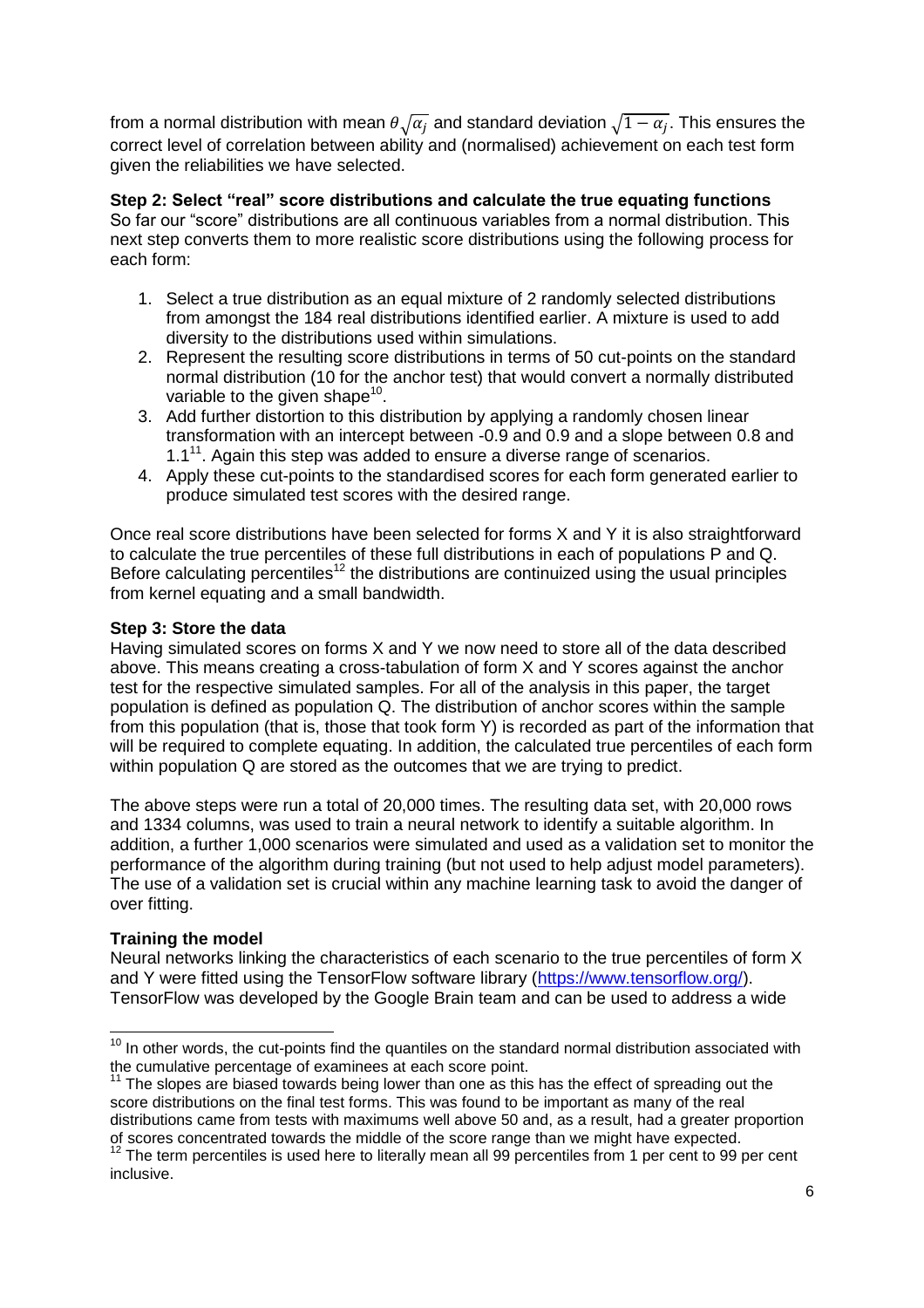variety of machine learning problems. It was chosen for use in this problem because it can be easily customized to work with multivariate outcomes. In addition, it can jointly handle form X and form Y percentiles from within the same scenario whilst ensuring that they are treated in a symmetrical fashion.

Neural networks are often viewed in terms of the analogy between the way they are designed and the human brain. As such, they are often displayed in terms of layer upon layer of neurons with a multitude of connecting lines between them. However, for the purposes of actually applying these techniques, it is easier just to think of a neural network in terms of the simple mathematical formulae underpinning its operation. We begin with a matrix *X* where rows represent cases and columns represent variables. We can then transform this matrix of inputs to a new matrix of values representing each case. This matrix, denoted by  $L_1$ , is defined via the following equation.

$$
L_1 = g(XW_1 + \mathbf{b}_1 \mathbf{1}^t)
$$

 $L_1$  is referred to as the first hidden layer. W<sub>1</sub> is a parameter matrix of weights with the number of rows equal to the number of variables in X and a number of columns equal to the number of values we wish to store in the hidden layer (that is, the number of neurons).  $\mathbf{b}_1$  is a parameter vector of biases that are added to each column of  $XW_1$ . Finally, q is a link function that allows us to capture nonlinear relationships within the neural network. For the models described in this paper, g was chosen to be the rectifier function, commonly used within neural networks, such that  $g(x) = \max(0, x)$ . Subsequent hidden layers are defined using similar equations:

$$
L_j = g(L_{(j-1)}W_j + b_j \mathbf{1}^t)
$$

Finally, after k hidden layers, the (multivariate) outcome matrix Y is predicted via

$$
Y = L_k W_{k+1} + \boldsymbol{b}_{k+1} \mathbf{1}^t
$$

In our situation, because we are predicting a continuous outcome (percentiles) no link function was applied at this final stage. In other applications, such as where we are attempting to classify a binary outcome, this final stage could also include an appropriate link function such as the logit function.

The neural network used in our application had five hidden layers consisting of 1000, 800, 500, 300 and 300 neurons respectively<sup>13</sup>. The same neural network was used to predict percentiles for form X based on relevant inputs as was used to predict percentiles for form Y. As is immediately obvious from the above description, the neural network contains a very large number of parameters<sup>14</sup>. For example, the matrix W<sub>2</sub> connecting the first hidden layer to the second hidden layer contains 800,000 values. As such, it is clear that there is a real danger of over-fitting. To address this problem, rather than attempting to fully optimise the accuracy of predictions in the training set with respect to all the weights and biases, neural networks are trained by sequentially looking at individual cases in the data set and making very slight adjustments to improve accuracy each time. This process is continued, usually

j

 $13$  These values were chosen after a limited amount of experimentation with the training data. It is possible that a different structure would yield better performance than that shown (later) in this paper. In fact it contains a total of just over two million parameters (2,046,699). To calculate this note that there are 574 inputs for each test form (sample size, 561 values from the crosstab, target distribution sample size, and 11 values denoting the estimated distribution of the anchor test in the target population). Thus there are 574x1000 weights plus 1000 biases to estimate the first layer of values (575,000 parameters in total). These calculations can be continued throughout the layers of the network.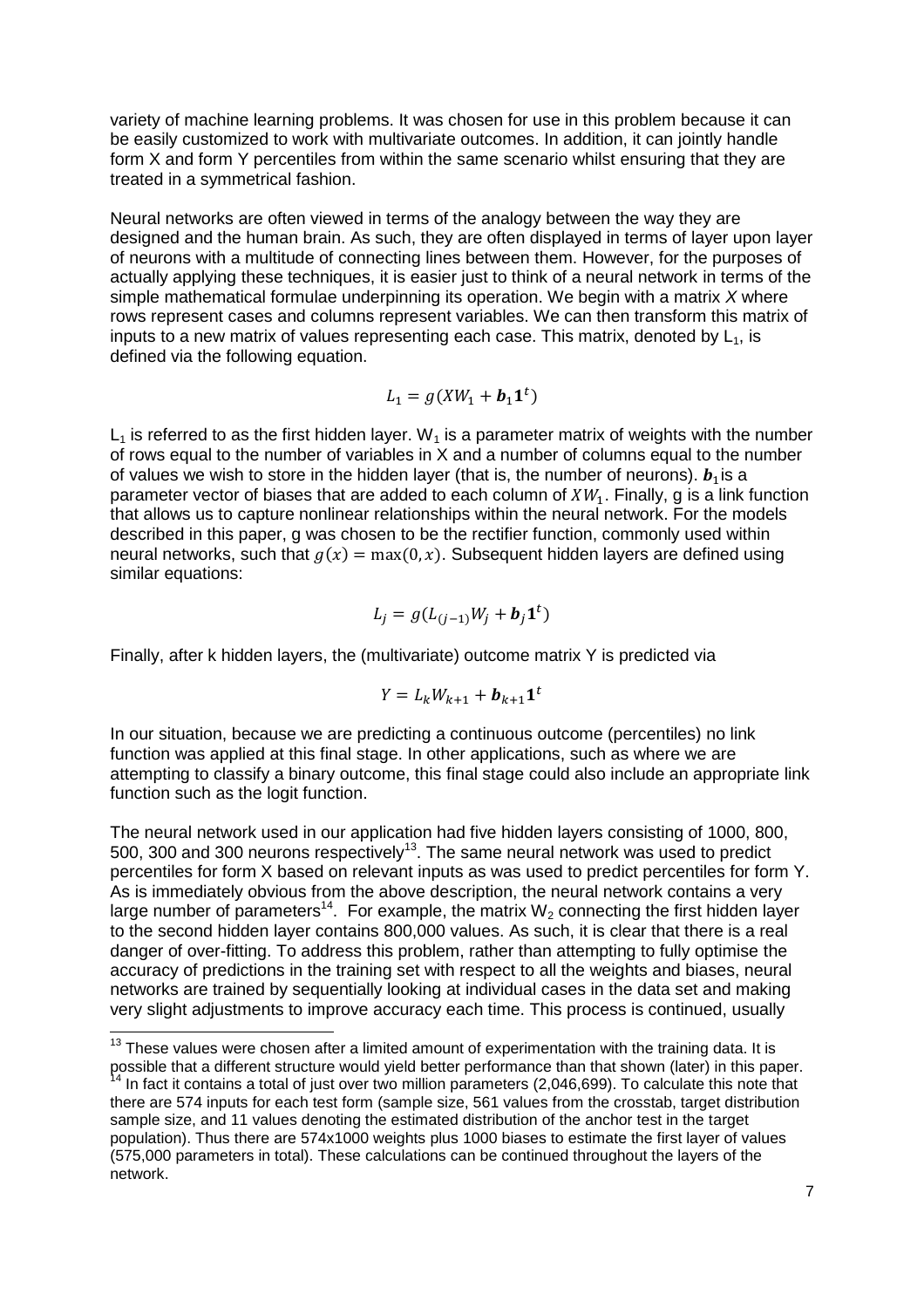until each individual case has been viewed many times<sup>15</sup>, until predictive performance against a validation data set (not used to adjust parameter values) stops improving. This process took around 12 hours to complete using a single desktop computer.

One weakness of the standard (or fully connected) neural network above is that it does not make use of information about how the input variables in the training data relate to one another. For example, although most of the information it processes comes from crosstabulations of values, nothing in the formulae makes use of the fact that, for example, the percentage of people scoring 2 on the anchor test and 10 on form X sits next to the percentage scoring 3 on the anchor test and 10 on form X. In contrast, convolutional neural networks provide an alternative methodology where the structure of the data is hardwired into the setup of the model. As such, they have proved very successful at machine learning problems working with images. Very crudely speaking, they contain a number of convolutional layers where transformations from one layer to the next only combine information across variables that are in the same region – that is close to one another in the image or cross-tabulation. This greatly reduces the number of parameters estimated within each layer, whilst increasing the chance of producing meaningful features. Then, only once the data has been processed through these convolutional layers, a small, fully connected neural network is used to complete predictions. A convolutional neural network (CNN) with 6 hidden convolutional layers and one hidden fully connected layer (with 500 neurons) was also fitted to our data and also took around 12 hours to train.

Note that although the kinds of models described in this paper take many hours to train, this task only needs to be performed once. Once they have been trained, calculating the equating function relating to any particular scenario takes less than a second. As such, the hours for training the models above should be compared to the days, weeks and months it might take a mathematician to come up with new equations for equating and working out how to apply them in practice. When viewed in this light the time to train these models could be seen as very short.

## **Testing the model**

## **General methodology**

Having trained the model it was now of interest to understand whether it would actually yield sensible results in practice. In making this evaluation it was useless to simply check its performance against the same sorts of simulations used in training, as good performance in these scenarios was monitored during training and can be taken for granted. Rather we wish to test the models against new scenarios; either those simulated in an entirely different way, or (even better) from real data sets.

However, whilst not wishing to repeat the same simulations, in doing this we note that the models trained in this paper were designed for situations where we have only moderate amounts of data (100 to 500 examinees), small to medium sized differences in the abilities of the two groups of students (between 0 and 0.5 standard deviations), and reliabilities between 0.7 and 0.9 for each form (i.e. a typical range given the target test length rather than abnormally high or low). As such, the scenarios chosen for testing will be chosen to be broadly within these parameters.

j  $15$  The amount of training where each case in the training data is viewed exactly once is called an epoch.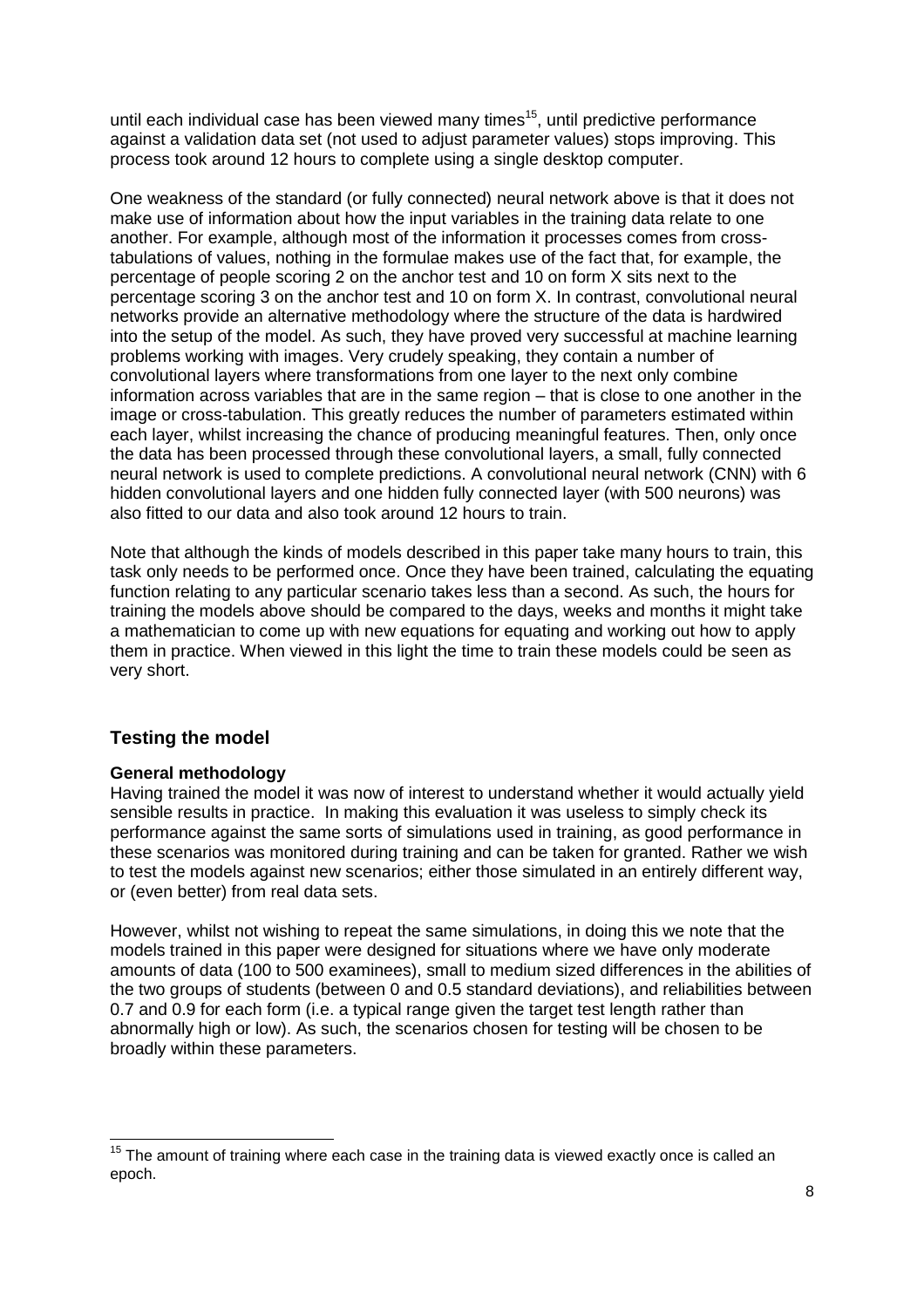Within each scenario used for evaluation we will compare a known true equating function to the equating function estimated by the neural networks. The accuracy of these estimates will be compared to the accuracy of the following alternatives:

- 1) Tucker linear equating
- 2) Unsmoothed PSE equipercentile equating
- 3) PSE kernel equipercentile equating using log-linear pre-smoothing<sup>16</sup>
- 4) PSE kernel equipercentile equating fitted without log-linear pre-smoothing and instead using the bandwidth selection method of Andersson and Von Davier (2014) to introduce smoothing. Weighting the two samples to achieve equivalence will be achieved by using the MDIA technique of Haberman (2015) to ensure that the samples match on the first four moments of the anchor test distribution.
- 5) Levine observed score linear equating
- 6) Classical unsmoothed chained equipercentile equating
- 7) Chained kernel equipercentile equating with log-linear pre-smoothing
- 8) Chained kernel equipercentile equating without pre-smoothing and instead using the Andersson-Von Davier bandwidth.
- 9) Hybrid-Levine equating (see Von Davier and Chen, 2013) which combines results from 4 and 5.

Methods 1, 2, 5 and 6 were implemented using the *equate* package in R (Albano, 2016). Methods 3 and 7 were implemented using the *kequate* package (Andersson, Branberg and Wiberg, 2013). Methods 4, 8 and 9 were implemented using a newly developed R package that is available at [https://github.com/CambridgeAssessmentResearch/KernEqWPS.](https://github.com/CambridgeAssessmentResearch/KernEqWPS)

Each of the above methods were compared to the two algorithms developed using machine learning. In addition, because of the practical difficulty in applying convolutional neural networks outside of the machine learning software itself, it was of interest to see whether the trained CNN could be approximated using simple matrix multiplication<sup>17</sup>. This was done by using linear regression to estimate an approximate relationship between the input values and the values stored in the final convolutional layer and then re-estimating the single final layer of the neural network to capture the relationship between the approximate convolution values and the outcomes. Thus, the performance of the nine classical techniques above was compared to the performance of three methods based on machine learning.

The performance of each method was summarised by weighted mean absolute error (WMAE) between estimated and true equating functions within population Q. Weights at each score on form X were defined by the known true distribution of scores within population Q.

## **Simulated data**

## *Method*

 $\overline{a}$ 

As a very simple initial check on the method, it was tested against data sets simulated using the Rasch model. Initially, 50 item difficulties for form X items were simulated from a normal

 $16$  In this paper all log-linear models were fitted using the first four moments of form X, form Y and the anchor as well as the first two cross-moments between each form and the anchor. This was chosen as it captures something about the shape of the score distributions beyond means and standard deviations as well as the possibility of non-linear relationships between test forms and the anchor. Inspection of AIC statistics within a few of the data sets used for testing revealed little potential for improvement.

 $17$  CNNs can be represented in the matrix notation introduced earlier. However, it is extremely inefficient as the W<sub>i</sub> matrices tend to require very large numbers of columns but have the majority of values equal to zero. As such, it can be difficult to store all of the required parameters in this form.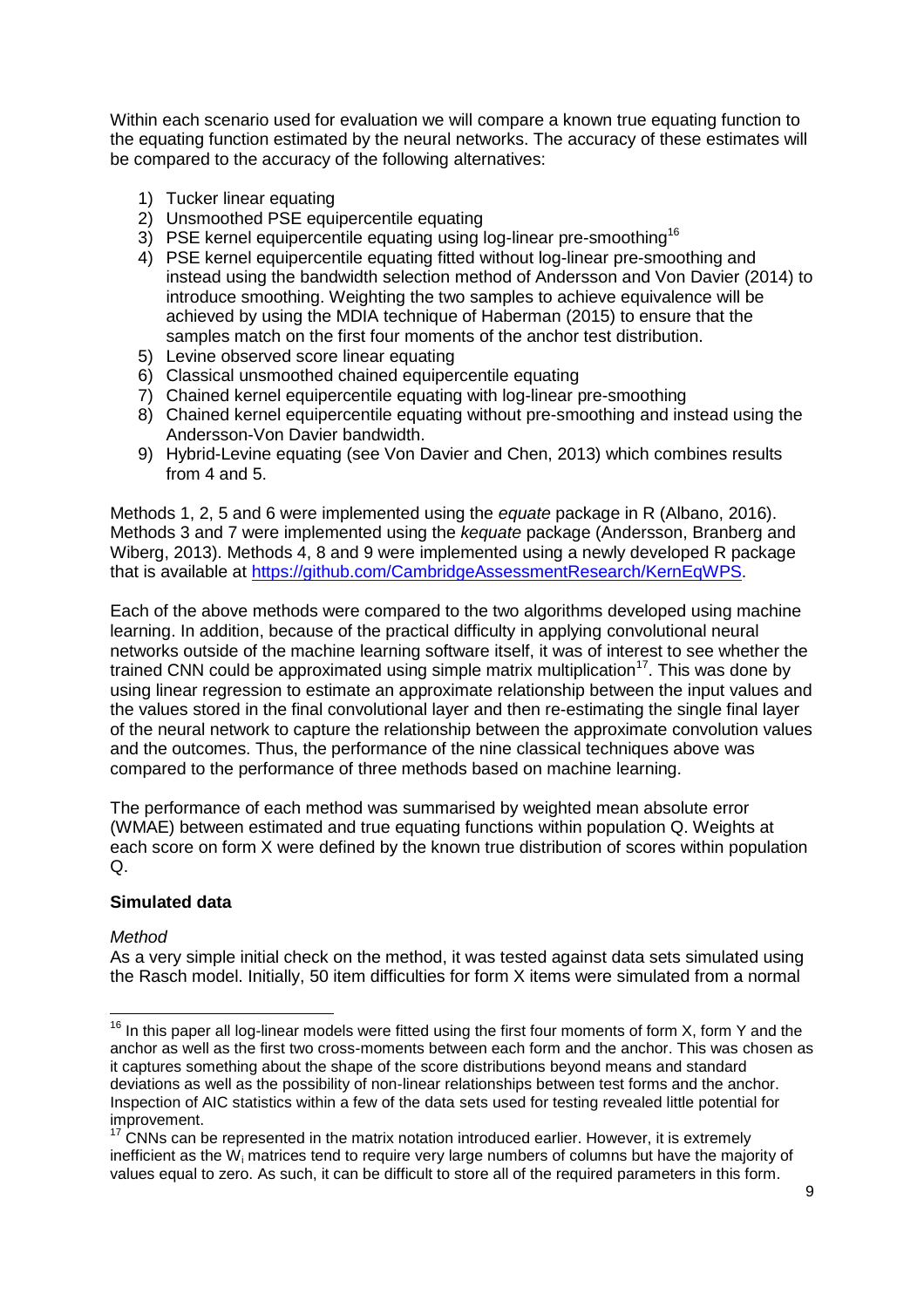distribution with a mean of -1 and a standard deviation of 1. Next 50 item difficulties for form Y and 10 for the anchor were simulated from a normal distribution with a mean of 0 and a standard deviation of 1. Abilities for a sample of 400 pupils from each of populations P and Q were simulated from a normal distribution and then used to simulate item scores which were then summed to make total scores on each form. The true equating function within population Q was defined by first calculating the true distributions of each form using the Lord-Wingersky algorithm (Lord and Wingersky, 1984) and then by applying kernel equipercentile equating to these distributions with a low bandwidth of 0.2.

The ability distributions for populations P and Q were chosen to be from one of four conditions

- 1) Population P ~ N(0.0, 0.7<sup>2</sup>), Population Q ~ N(0.0 ,0.7<sup>2</sup>)
- 2) Population P ~ N(0.0, 1.0<sup>2</sup>), Population Q ~ N(0.0, 1.0<sup>2</sup>)
- 3) Population P ~ N(0.0, 0.7<sup>2</sup>), Population Q ~ N(0.4, 0.7<sup>2</sup>)
- 4) Population P ~ N(0.0, 1.0<sup>2</sup>), Population Q ~ N(0.4, 1.0<sup>2</sup>)

The standard deviation of 0.7 for populations was chosen as it tended to produce test reliabilities (Cronbach's alpha) form forms X and Y of around 0.8 –the centre of the intended range, whereas the value of 1.0 led to reliabilities at the upper edge. It is expected that the performance of classical techniques such as chained equipercentile equating will improve with this increased reliability. The difference in means between the populations again reflects the centre of the simulated scenarios and a situation closer to the edge.

Twenty-five simulations of item parameters were run for each of the four conditions described above and 100 simulations of examinees were run in each of these leading to a total of 2,500 simulations.

#### *Results*

The results of analysis are summarised in Figure 1 and Table 1 below. In all four conditions the methods based on machine learning were amongst the most effective. As shown by Table 1, where there was no difference in ability between the populations being equated, the classical PSE-based methods provided the most accurate results – particularly those using kernel equating. However, aside from linear methods, which suffer due to the generally nonlinear shape of the true equating functions, all of the methods displayed similar performance.

For simulated scenarios where there was a difference in the mean abilities of examinees taking different test forms the situation changed. In particular, the performance of PSE-based methods substantially deteriorated and became the worst available. The performance of chained methods also slightly deteriorated. The methods based on CNNs retained their performance and became the most accurate. However, this advantage over chained methods was less prominent where we had high standard deviation of ability (and hence higher reliability). The performance of the standard neural network was slightly worse than the other machine learning methods in condition 3. However, even here its performance was similar to that of chained equipercentile methods.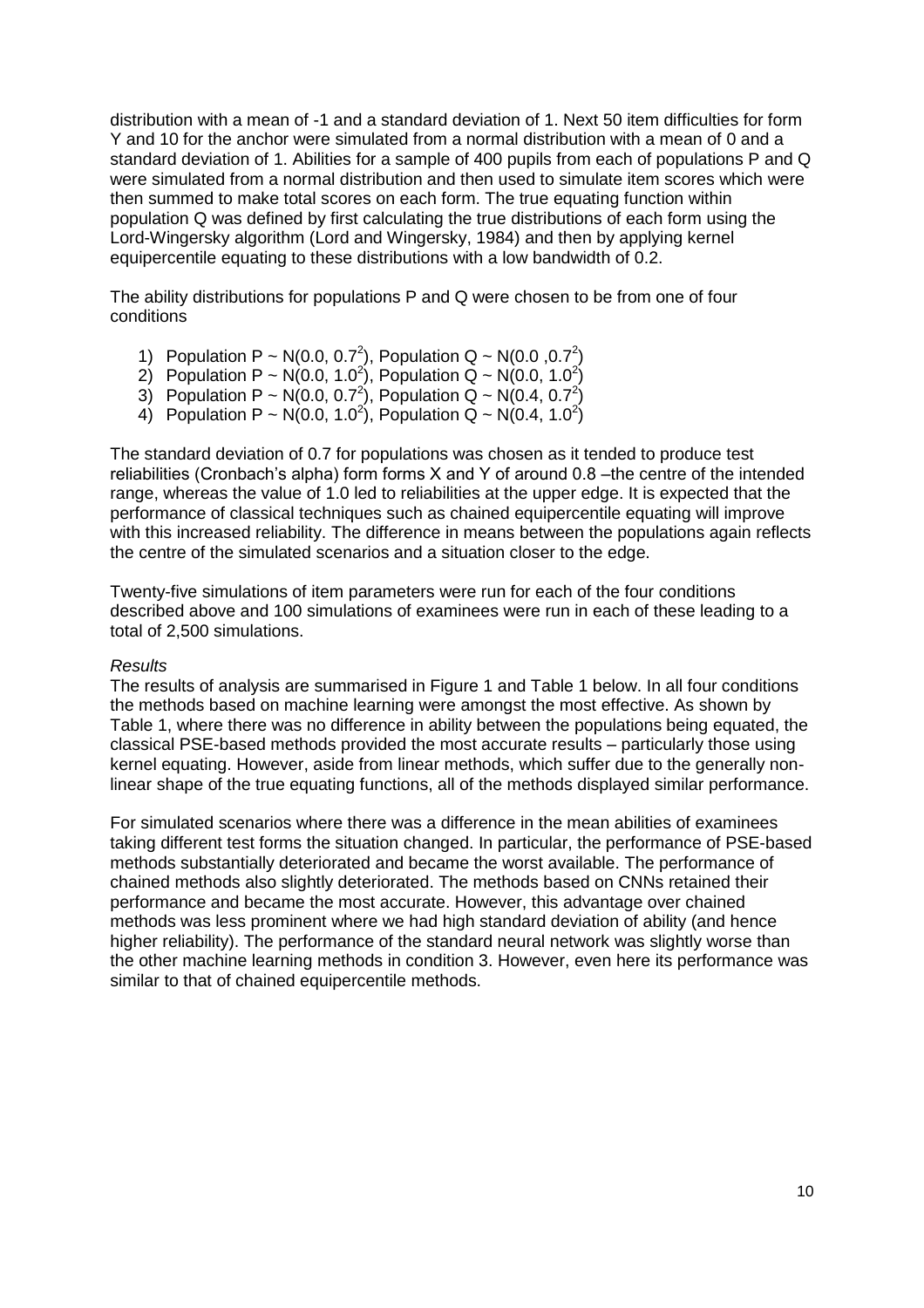

*Figure 1: Summary of performance of the different equating techniques in each condition. The top two panels represent conditions with no difference in mean ability between the two populations whereas the bottom panels have a difference of 0.4 between populations. The panels on the left show results for typical reliability and on the right for high reliability.*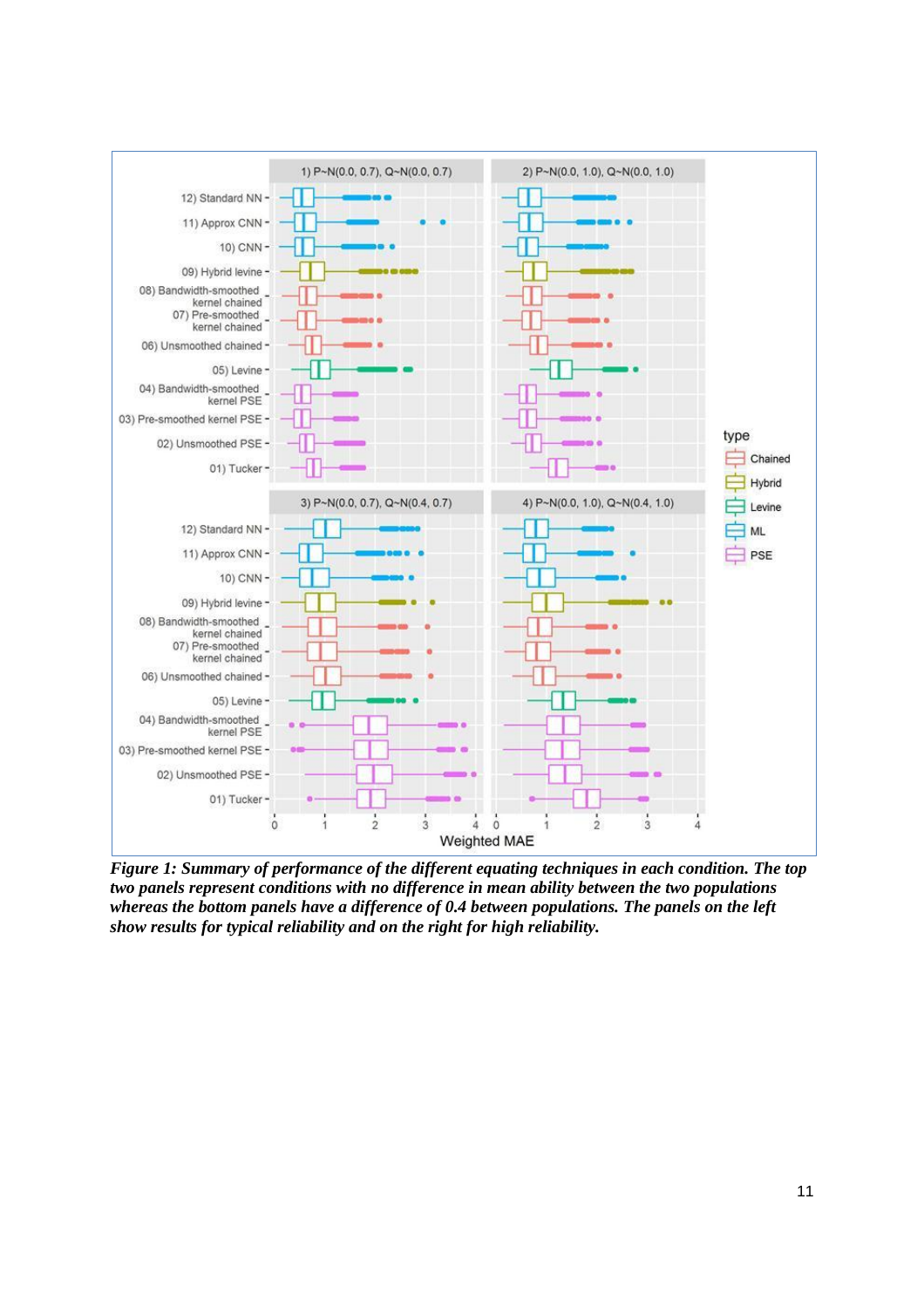| <b>Method</b>                         |      | No mean difference | Difference of 0.4 in |      |  |  |
|---------------------------------------|------|--------------------|----------------------|------|--|--|
|                                       |      | between groups     | mean ability between |      |  |  |
|                                       |      |                    | groups               |      |  |  |
|                                       |      | SD of ability      | SD of ability        |      |  |  |
|                                       | 0.7  | 1.0                | 0.7                  | 1.0  |  |  |
| 01) Tucker                            | 0.80 | 1.23               | 1.93                 | 1.80 |  |  |
| 02) Unsmoothed PSE                    | 0.67 | 0.76               | 1.99                 | 1.39 |  |  |
| 03) Pre-smoothed kernel PSE           | 0.58 | 0.65               | 1.91                 | 1.32 |  |  |
| 04) Bandwidth-smoothed kernel PSE     | 0.58 | 0.65               | 1.90                 | 1.35 |  |  |
| 05) Levine                            | 0.94 | 1.30               | 1.00                 | 1.35 |  |  |
| 06) Unsmoothed chained                | 0.79 | 0.86               | 1.08                 | 0.98 |  |  |
| 07) Pre-smoothed kernel chained       | 0.67 | 0.72               | 0.97                 | 0.85 |  |  |
| 08) Bandwidth-smoothed kernel chained | 0.69 | 0.74               | 0.98                 | 0.89 |  |  |
| 09) Hybrid Levine                     | 0.79 | 0.80               | 0.95                 | 1.06 |  |  |
| <b>10) CNN</b>                        | 0.63 | 0.65               | 0.84                 | 0.92 |  |  |
| 11) Approx. CNN                       | 0.66 | 0.72               | 0.76                 | 0.79 |  |  |
| 12) Standard NN                       | 0.61 | 0.70               | 1.07                 | 0.82 |  |  |

*Table 1: WMAE of equating techniques for data simulated using a Rasch model (lowest WMAE in each scenario is highlighted)* 

## **Real data**

So far our results have shown methods based on machine learning performing at least as well as the best of the available classical methods. However, it might be hoped that any advantage of the technique will show more clearly when it is applied to real data sets. After all, one of the hoped-for advantages of techniques based on machine learning is that they can be developed by experience of real score distributions rather than on assumptions that score distributions should fit various smooth, parametric distributions such as those suggested by log-linear models.

## *Method*

 $\overline{a}$ 

To test the method, data from 8 science exams taken in 2010 were used for analysis. Data from 2010 was used for analysis as neither the tests themselves nor any subsequent exams designed to the same specification were amongst the 184 score distributions used to train the neural networks. As such, we are completely clear of the accusation of testing the model against data that was used to train it in the first place.

All eight exams had a maximum available score of 100 and all of them were taken by at least 4,500 examinees. In each of the eight cases the items within the test were randomly split into pseudo-tests (von Davier and Chen, 2013) representing form X, form Y and an anchor with maximums of 45, 45, and 10 respectively<sup>18</sup>. Some descriptive statistics from the pseudo-tests are shown in Table 2. Before applying any of the equating techniques, form X and form Y both had five "free" points added to them so that they were out of 50<sup>19</sup> rather than 45.

 $18$  Note that the tests did not entirely consist of dichotomous items. Maximum scores on items ranged from 1 to 11. Therefore, this step required a solution to a highly simplified version of the famous Knapsack problem. Code to perform this step can be found within the R package at [https://github.com/CambridgeAssessmentResearch/KernEqWPS.](https://github.com/CambridgeAssessmentResearch/KernEqWPS)

 $\frac{19}{19}$  Technically, this isn't necessary as we could simply leave a gap in the score distribution at the top end. However, it was felt that leaving a gap at the bottom led to a more plausible score distribution – particularly since the mean score on each test is comfortably above half marks. At the time of analysis, more refined methods for handling tests with maximum scores other than 50 had not yet been developed.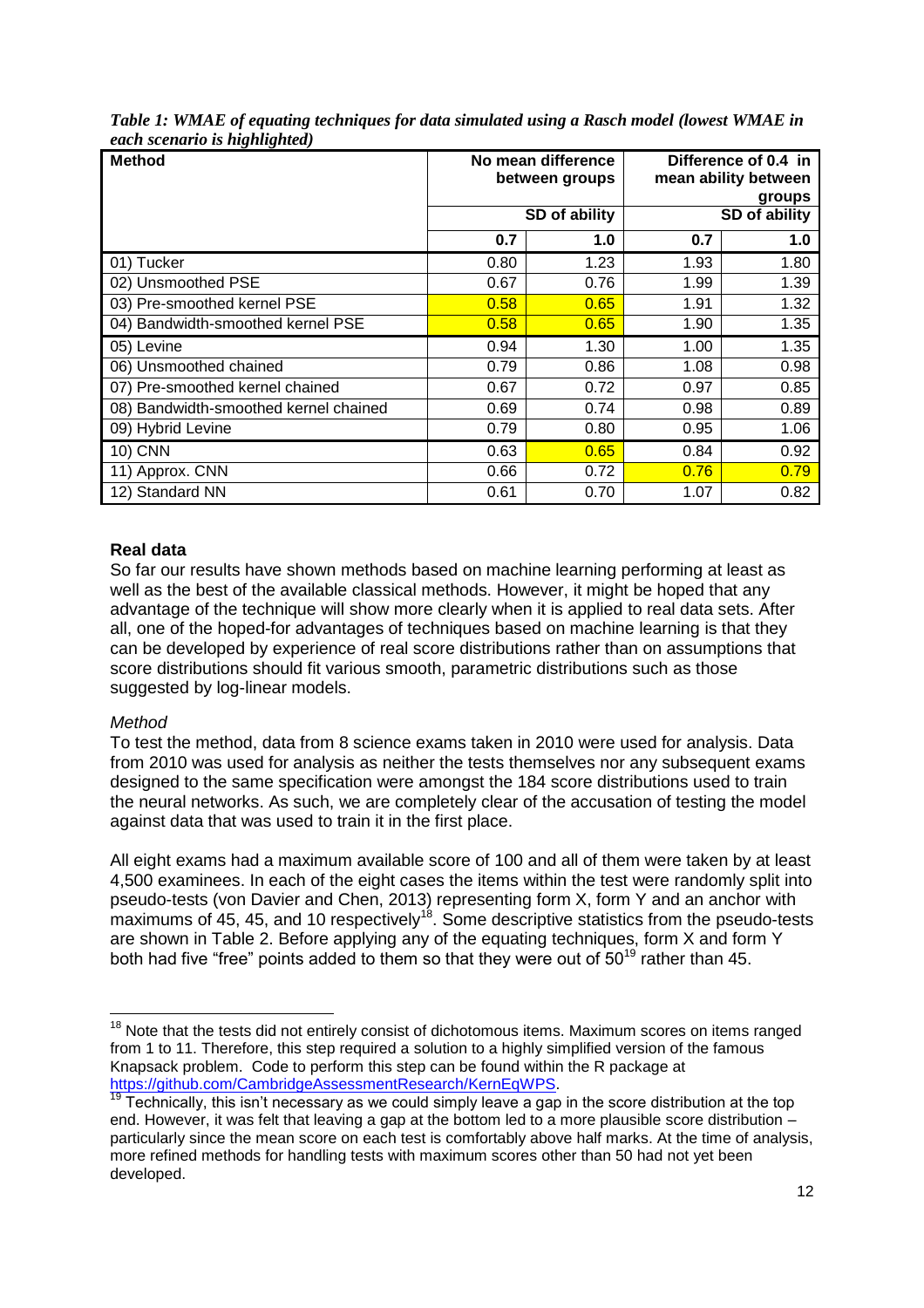|                    | Form X                     |            | Form Y |                                    |                | Anchor     |                           |  |         |                           |      |                         |
|--------------------|----------------------------|------------|--------|------------------------------------|----------------|------------|---------------------------|--|---------|---------------------------|------|-------------------------|
| <b>Subject</b>     | <b>Number</b><br>lof items |            |        | <b>INumber</b><br>Mean SD of items | Mean <b>SD</b> |            | <b>Number</b><br>of items |  |         | Mean SD Cor(X,A) Cor(Y,A) |      | <b>Number of pupils</b> |
| <b>Biology 1</b>   | 19                         | 27.8 6.2   |        | 16 <sub>l</sub>                    | 24.7           | 8.3        | 4                         |  | 5.5 2.0 | 0.66                      | 0.67 | 36,315                  |
| <b>Biology 2</b>   | 16                         | 22.4 6.9   |        | 16                                 | 24.5           | 6.8        | 5                         |  | 5.8 2.2 | 0.61                      | 0.65 | 19,657                  |
| <b>Chemistry 1</b> | 25                         | $23.9$ 9.3 |        | 25                                 | 26.6           | 8.7        |                           |  | 5.4 3.1 | 0.77                      | 0.75 | 33,120                  |
| <b>Chemistry 2</b> | 21                         | 23.0 8.4   |        | 21                                 | 27.2           | 7.8        | 5                         |  | 5.0 2.2 | 0.68                      | 0.68 | 6,966                   |
| <b>Physics 1</b>   | 21                         | $20.2$ 9.0 |        | 23                                 |                | 25.0 10.0  | 4                         |  | 4.4 2.6 | 0.74                      | 0.75 | 15,410                  |
| <b>Physics 2</b>   | 22                         | 22.4 8.2   |        | 21                                 | 23.2           | 8.3        | 4                         |  | 4.6 2.2 | 0.63                      | 0.61 | 7,617                   |
| <b>Physics 3</b>   | 24                         | 23.6 7.9   |        | 24                                 | 26.5           | 8.6        | 5                         |  | 5.8 2.3 | 0.62                      | 0.67 | 8,851                   |
| <b>Physics 4</b>   | 23                         | 27.5 8.4   |        | 23                                 |                | $23.6$ 8.1 | 6                         |  | 5.0 2.0 | 0.63                      | 0.64 | 4,786                   |

*Table 2: Description of test forms used in real data tests*

Next, for each test, the full data set was split into two populations (P and Q). This was done using a similar procedure to that described in von Davier and Chen (2013). Specifically, we first calculated the total score across all items for all pupils and then transformed this to have a mean of 0 and a standard deviation of 1. Then each pupil was randomly assigned to either group P or group Q with the probability that they will be assigned to group Q given by the formula below.

$$
P(Pupil\;assigned\; to\; group\;Q) = Max\bigg(0, Min\bigg(1, 0.5 + Standardised\; Score * \bigg(\frac{D}{4}\bigg)\bigg)\bigg)
$$

where D is the desired number of standard deviations difference between populations. Two sets of groups were created relating to the two conditions D=0.0 and D=0.4.

Having assigned pupils to populations P and Q, the true equating function in group Q was defined using kernel equating within this group using a small bandwidth derived using the formula from Andersson and von Davier (2014) applied to the full data set<sup>20</sup>. Now for each of the eight exams, and for each of the 2 conditions, two hundred samples of 400 examinees were selected from both populations and each of the different equating techniques was applied to establish their accuracy based on each sample.

#### *Results*

j

The results of analysis are summarised in Figure 2 as well as Tables 3 and 4. As with the simulated data, when there was no difference in mean achievement between the two populations the PSE-based methods performed very well, although there was little difference in accuracy between all of the various methods. It is worth noting that the machine learningbased methods outperformed those based on chained equating in these scenarios.

The Figure also shows that when there is a difference in population means, methods-based on machine learning tended to perform better than any other available methods. This is shown further in Figure 3 which splits the results for the difference of 0.4 standard deviations between populations by examination. In all eight cases, machine learning provided the most accurate estimates of the true equating function. In fact, as shown by Table 4, in all eight cases the three techniques based on machine learning provided the three most accurate estimates with one exception – Levine equating (and Hybrid Levine equating) marginally outperformed some of the machine learning techniques for Chemistry 1.

 $^{20}$  Because the sample sizes included in this step are large (see table 2) this will lead to fairly small bandwidths being selected at this stage.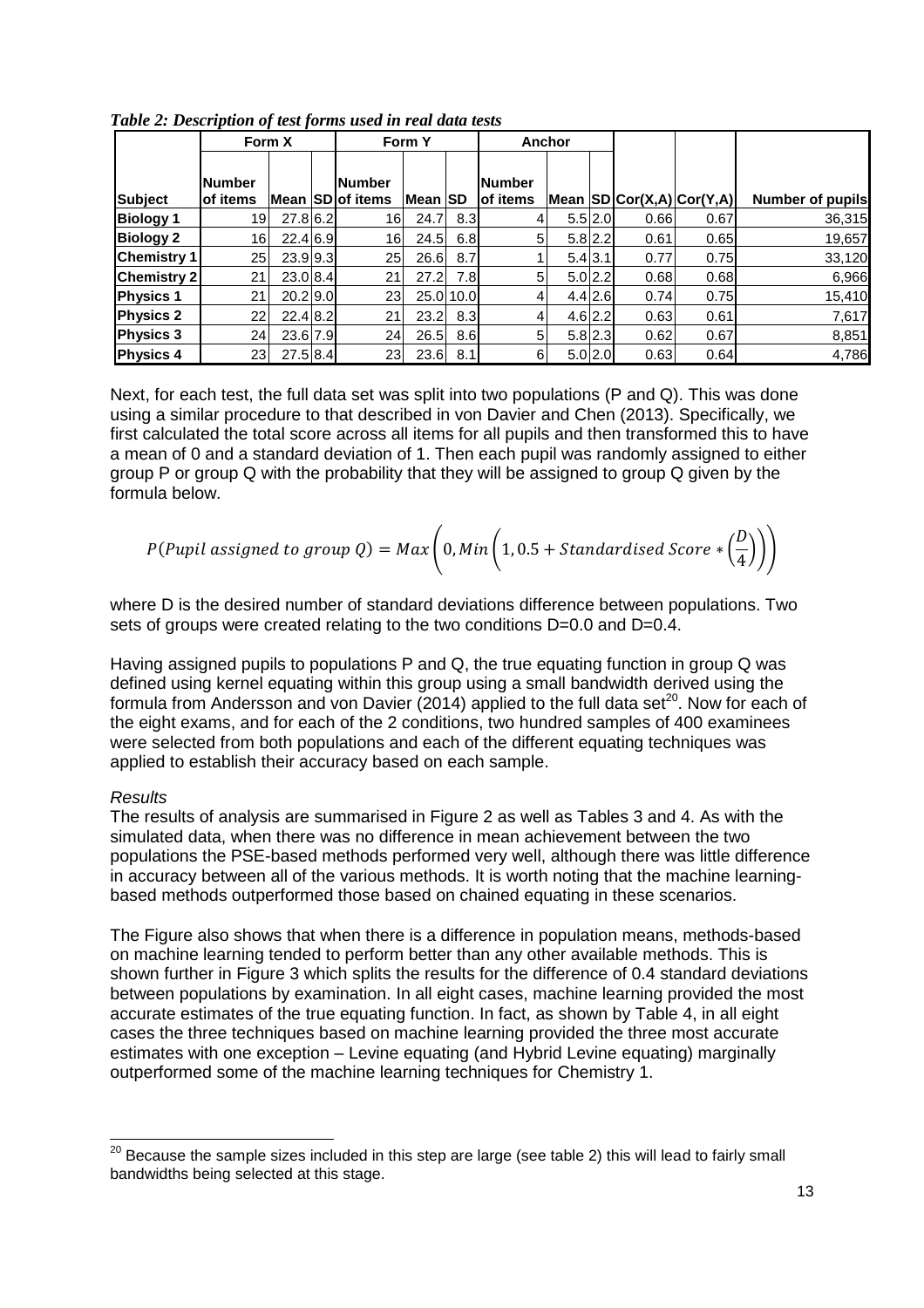

*Figure 2: Summary of performance of the different equating techniques with real data. The left panel represents the condition with no difference in mean ability between the two populations whereas the right panel is for a difference of 0.4 standard deviation between populations.*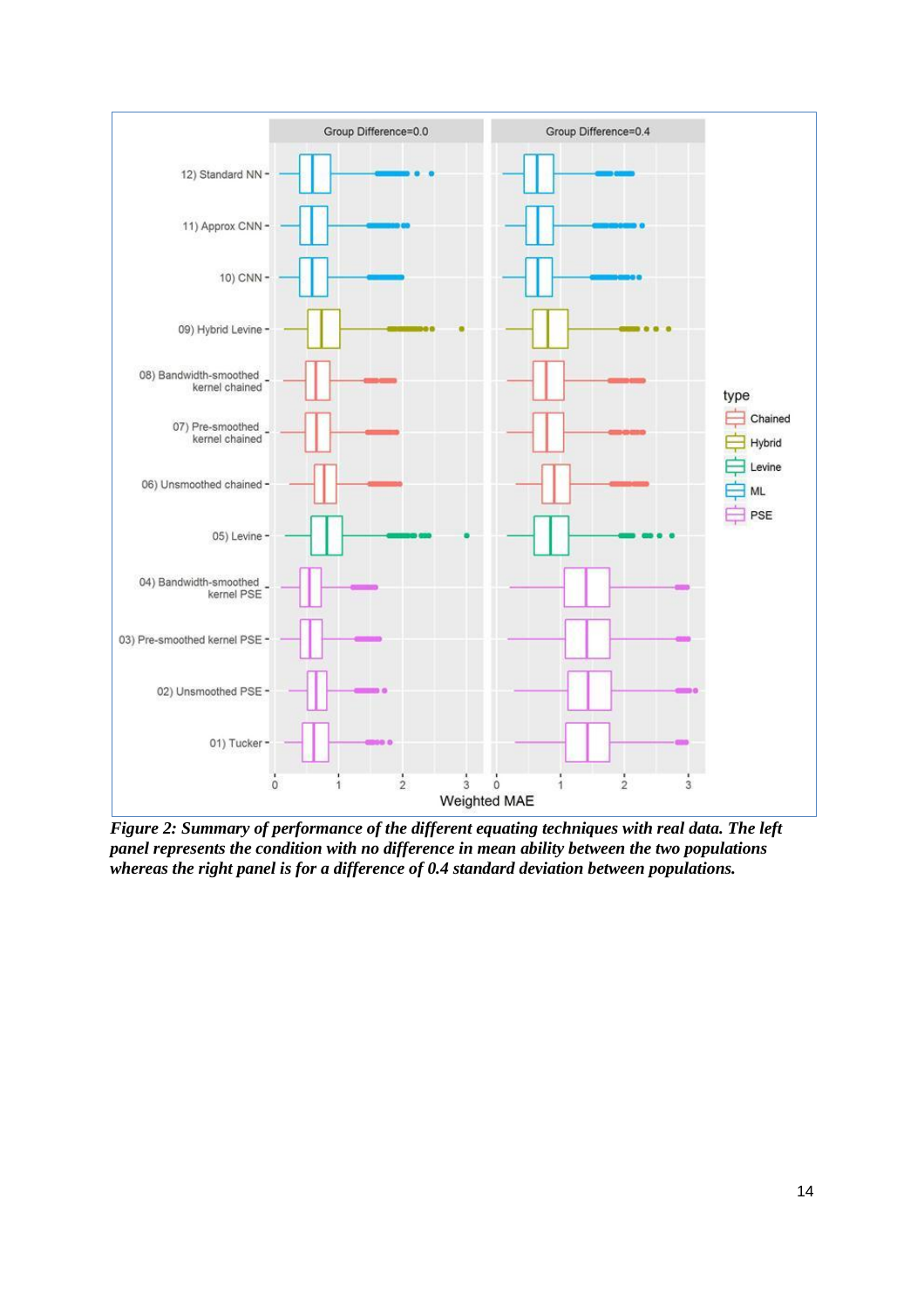

*Figure 3: Summary of performance of the different equating techniques with real data where the mean difference in ability between the two populations was 0.4 standard deviations.*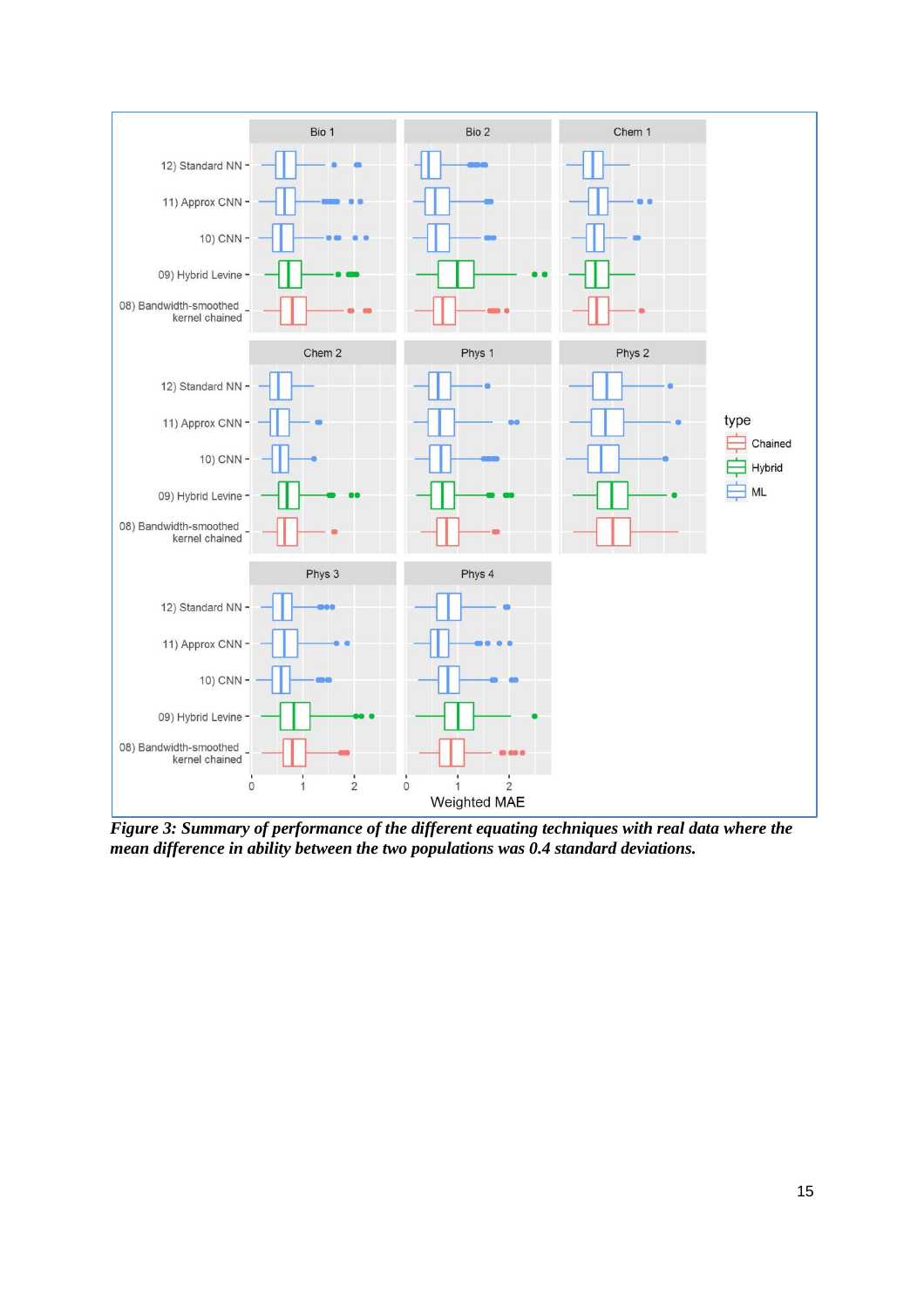|                                       | <b>Subject</b> |       |        |        |        |        |        |        |
|---------------------------------------|----------------|-------|--------|--------|--------|--------|--------|--------|
| <b>Method</b>                         | <b>Bio 1</b>   | Bio 2 | Chem 1 | Chem 2 | Phys 1 | Phys 2 | Phys 3 | Phys 4 |
| 01) Tucker                            | 0.59           | 0.47  | 0.61   | 0.46   | 1.03   | 0.53   | 0.68   | 0.78   |
| 02) Unsmoothed PSE                    | 0.72           | 0.58  | 0.68   | 0.64   | 0.78   | 0.70   | 0.72   | 0.66   |
| 03) Pre-smoothed kernel PSE           | 0.63           | 0.50  | 0.58   | 0.53   | 0.67   | 0.62   | 0.62   | 0.58   |
| 04) Bandwidth-smoothed kernel PSE     | 0.62           | 0.50  | 0.57   | 0.52   | 0.65   | 0.59   | 0.62   | 0.58   |
| 105) Levine                           | 0.78           | 0.65  | 0.69   | 0.69   | 1.09   | 0.97   | 0.86   | 1.05   |
| 106) Unsmoothed chained               | 0.83           | 0.69  | 0.79   | 0.77   | 0.90   | 0.92   | 0.85   | 0.80   |
| 07) Pre-smoothed kernel chained       | 0.71           | 0.59  | 0.67   | 0.63   | 0.77   | 0.81   | 0.72   | 0.69   |
| 08) Bandwidth-smoothed kernel chained | 0.73           | 0.58  | 0.65   | 0.64   | 0.75   | 0.80   | 0.73   | 0.70   |
| 09) Hybrid Levine                     | 0.80           | 0.68  | 0.66   | 0.73   | 0.81   | 1.02   | 0.83   | 0.91   |
| 10) CNN                               | 0.56           | 0.55  | 0.57   | 0.62   | 0.81   | 0.66   | 0.67   | 0.69   |
| 11) Approx. CNN                       | 0.63           | 0.56  | 0.62   | 0.56   | 0.74   | 0.65   | 0.73   | 0.70   |
| 12) Standard NN                       | 0.65           | 0.57  | 0.70   | 0.55   | 0.84   | 0.65   | 0.75   | 0.67   |

*Table 3: WMAE of equating techniques with real data when there is no difference in mean ability between populations (lowest WMAE in each scenario is highlighted)* 

*Table 4: WMAE of equating techniques with real data when there is a difference of 0.4 standard deviations in mean total achievement between populations (lowest WMAE in each scenario is highlighted)* 

|                                       | <b>Subject</b> |       |        |        |        |        |        |        |  |
|---------------------------------------|----------------|-------|--------|--------|--------|--------|--------|--------|--|
| <b>Method</b>                         | Bio 1          | Bio 2 | Chem 1 | Chem 2 | Phys 1 | Phys 2 | Phys 3 | Phys 4 |  |
| 01) Tucker                            | 1.43           | 1.37  | 1.17   | 1.23   | 1.42   | 1.70   | 1.42   | 1.80   |  |
| 02) Unsmoothed PSE                    | 1.49           | 1.39  | 1.23   | 1.28   | 1.41   | 1.72   | 1.41   | 1.84   |  |
| 03) Pre-smoothed kernel PSE           | 1.45           | 1.33  | 1.22   | 1.25   | 1.35   | 1.75   | 1.36   | 1.75   |  |
| 04) Bandwidth-smoothed kernel PSE     | 1.44           | 1.32  | 1.21   | 1.24   | 1.33   | 1.75   | 1.35   | 1.75   |  |
| 05) Levine                            | 0.77           | 0.96  | 0.65   | 0.68   | 1.17   | 0.95   | 0.94   | 0.99   |  |
| 06) Unsmoothed chained                | 0.97           | 0.88  | 0.88   | 0.83   | 0.97   | 1.14   | 0.98   | 1.02   |  |
| 07) Pre-smoothed kernel chained       | 0.85           | 0.77  | 0.76   | 0.71   | 0.84   | 1.03   | 0.88   | 0.90   |  |
| 08) Bandwidth-smoothed kernel chained | 0.86           | 0.78  | 0.74   | 0.71   | 0.83   | 1.04   | 0.86   | 0.92   |  |
| 09) Hybrid Levine                     | 0.79           | 1.03  | 0.71   | 0.75   | 0.76   | 1.01   | 0.89   | 1.04   |  |
| 10) CNN                               | 0.64           | 0.64  | 0.67   | 0.59   | 0.71   | 0.84   | 0.62   | 0.86   |  |
| 11) Approx. CNN                       | 0.72           | 0.63  | 0.74   | 0.56   | 0.71   | 0.93   | 0.70   | 0.68   |  |
| 12) Standard NN                       | 0.69           | 0.52  | 0.63   | 0.58   | 0.68   | 0.92   | 0.63   | 0.85   |  |

It would be unusual to complete a paper on a new equating technique without showing some actual equating lines. It is also usual for the bias and root mean square error of equating (RMSE) to be displayed across the score range rather than simply averaged as has been done above. This additional information is shown for Biology 1 in Figure  $\overline{4}$  – chosen as a representative example of the results. In order to prevent the chart becoming overcrowded only the results from the CNN, Levine equating and kernel chained equating are shown. As can be seen, the superior performance of the CNN resulted from it having lower bias across the score range than chained equating, and having a lower RMSE than Levine equating – particularly towards the ends of the distribution where the equating function was not well approximated by a straight line.

Although the main focus within our results has been upon which equating technique provides the most accurate results, it is worth also noticing the scale of differences. For example, in Table 4 we might note that the difference in WMAE between the best performing method and the worst performing method is generally less than 1 score point.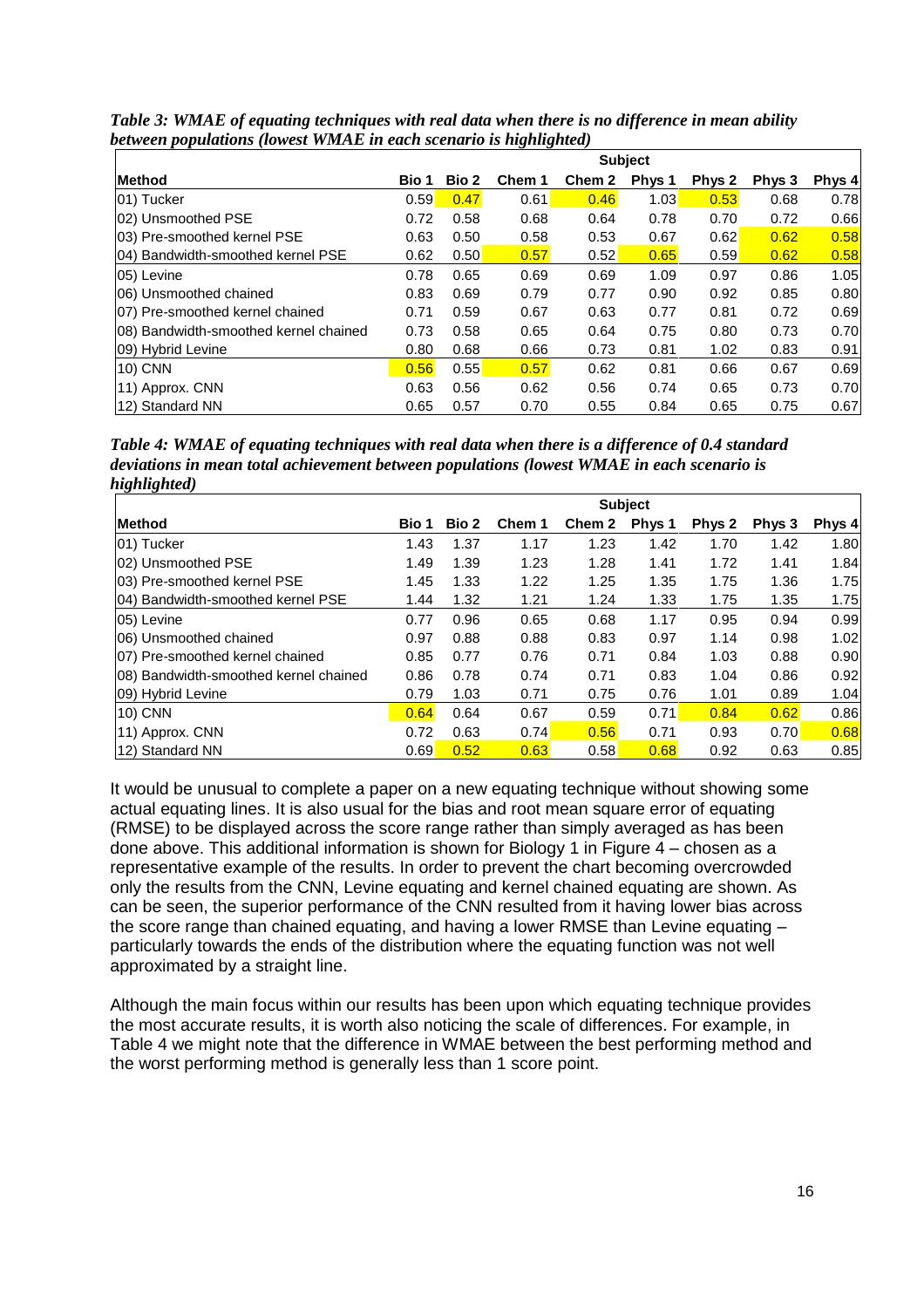

*Figure 4: Form X distribution<sup>21</sup>, average equating lines, RMSE and bias across the score range for Biology 1.* 

## **Discussion**

The purpose of this research was to ascertain whether machine learning could help to identify potentially more accurate methods of equating. The results of analysis have undoubtedly shown that this is possible. Across a range of scenarios, techniques based upon machine learning have performed as well or better than the best available classical equating techniques. Given that the majority of classical equating techniques struggle when we have differences in ability between the groups taking different test forms, this indicates that machine learning could be a fruitful avenue for further development. The specific technique developed in this research could be useful where we have an external anchor test, and moderate sized differences in ability between populations. However, the technique used to train equating algorithms could potentially lead to methods that could be used more widely.

At the time of analysis, the machine learning methods above were only designed to deal with test forms and an anchor of a particular length. After all, there seemed little point in developing the functionality to deal with any form of input before knowing whether the techniques yield improved accuracy at all. More recently, having found the techniques to be effective, further work has been done on this issue. If the maximum number of marks is below 50 on either form (or below 10 for the anchor) the easiest fix is simply to leave the remaining scores having zero probability within the distribution or to add "free" points to bring the maximum up to the desired total. However, such an approach will not be effective if the maximum score available is greater than 50. An experimental method to deal with these situations has been developed. It works as follows:

j  $^{21}$  The distribution here is shown out of 45. Five marks were subtracted from both the form X scores and the equated form Y scores to create these charts on the scale of the original pseudo tests.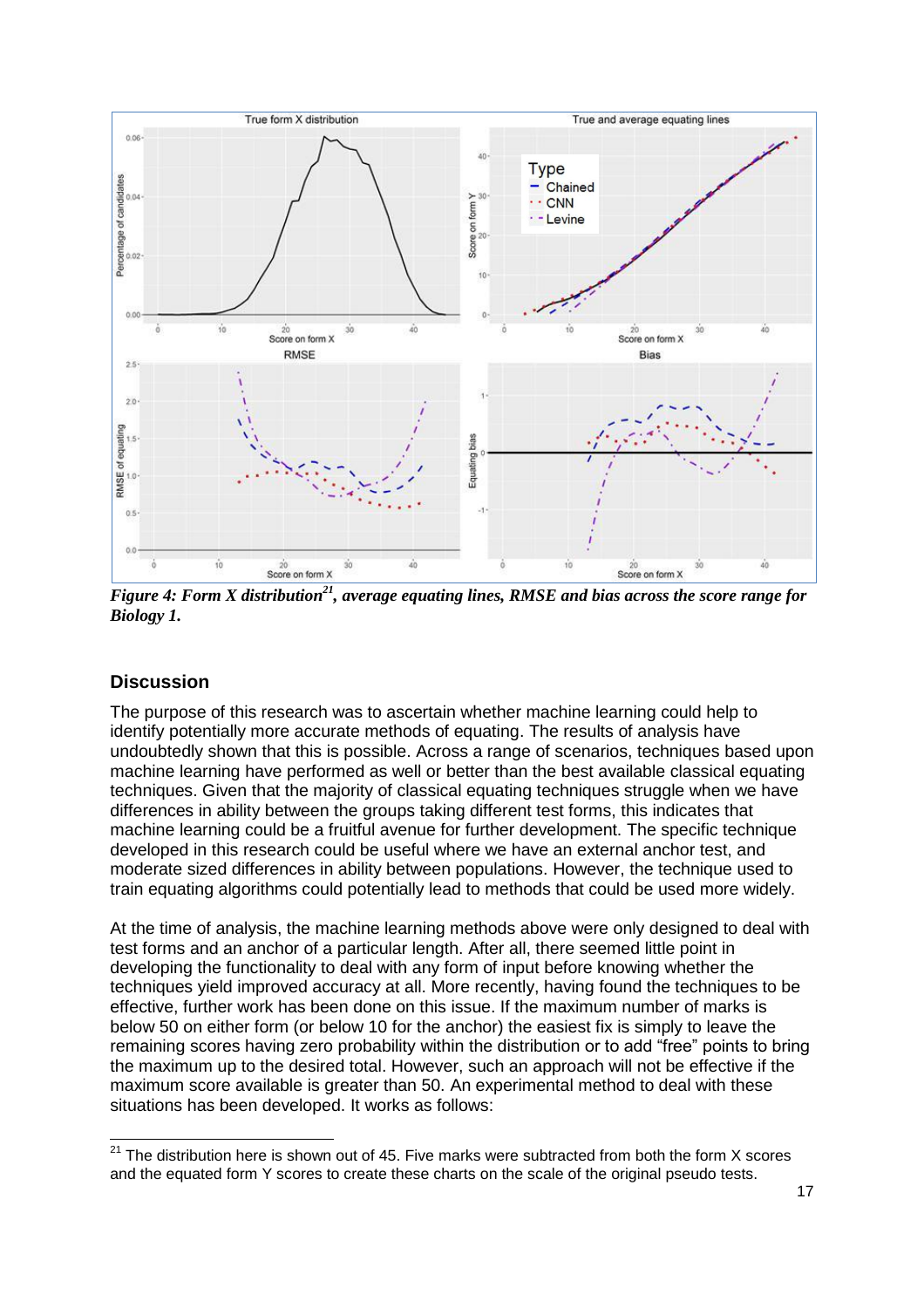- Convert the anchor test to be out of 10 by splitting scores for the combined set of examinees (across samples from both P and Q) into elevenths. These scores are then used to replace the original anchor $^{22}$ .
- Now for each anchor score separately create a continuized version of the distribution on the relevant form using principles from kernel equating with a low bandwidth.
- Using this distribution divide the continuized total score distribution into 51 equal intervals and calculate the percentage of examinees in each section. This can be used to fill in the relevant row of the anchor by test form cross-tabulation.
- Now, apply the equating algorithms derived using machine learning as usual.
- Now transform the equated values back to the original scale. For example, if the original test Y scores were out of 80, the final equated scores will need to be multiplied by 8/5.

Testing of this procedure is at an early stage and so accuracy cannot be guaranteed. Indeed, there must surely come a point at which the algorithm is no longer sensible. However, early testing (using simulations based on Rasch models) suggests that this technique retains the majority of the good performance of these new techniques. The capability to apply these experimental techniques with tests of different lengths is included within the R package at [https://github.com/CambridgeAssessmentResearch/KernEqWPS.](https://github.com/CambridgeAssessmentResearch/KernEqWPS)

It should be noted, that the algorithms developed in this research needn't be the most accurate possible. Indeed, various potentially effective strategies such as using the results of various classical equating techniques, amongst the inputs to a neural network have deliberately not been considered $^{23}$ . Further research could explore these, and other, possibilities to investigate whether increased accuracy is possible.

## **References**

Anthony Albano (2016). *equate: Observed-Score Linking and Equating. R package version 2.0-4*. [http://CRAN.R-project.org/package=equate.](http://cran.r-project.org/package=equate)

Andersson, B., Branberg, K., and Wiberg, M. (2013). Performing the Kernel Method of Test Equating with the Package kequate. *Journal of Statistical Software*, 55(6), 1-25. [http://www.jstatsoft.org/v55/i06/.](http://www.jstatsoft.org/v55/i06/)

Andersson, B., and von Davier, A.A. (2014). Improving the bandwidth selection in kernel equating. *Journal of Educational Measurement*, *51*(3), 223-238.

Bramley, T., and. Dhawan, V. (2012) *Estimates of reliability of qualifications*. Chap. 7 in Ofqual's Reliability Compendium, edited by D. Opposs and Q. He, 217-320. Coventry: Ofqual/12/5117.

Haberman, S.J. (2015). Pseudo-equivalent groups and linking. *Journal of Educational and Behavioral Statistics*, 40(3), 254-273.

Kolen, M.J., and Brennan, R.L. (2004). *Test Equating, Scaling, and Linking: Methods and Practices.* (2nd ed.). New York: Springer.

 $\overline{a}$  $22$  Almost no useful information will be lost in this step. For example, the Spearman correlation between a normally distributed variable and its categorization into elevenths is in excess of 0.99.

<sup>23</sup> This researcher was interested in whether artificial intelligence could learn equating techniques for itself without being given a helping hand towards existing methodologies.